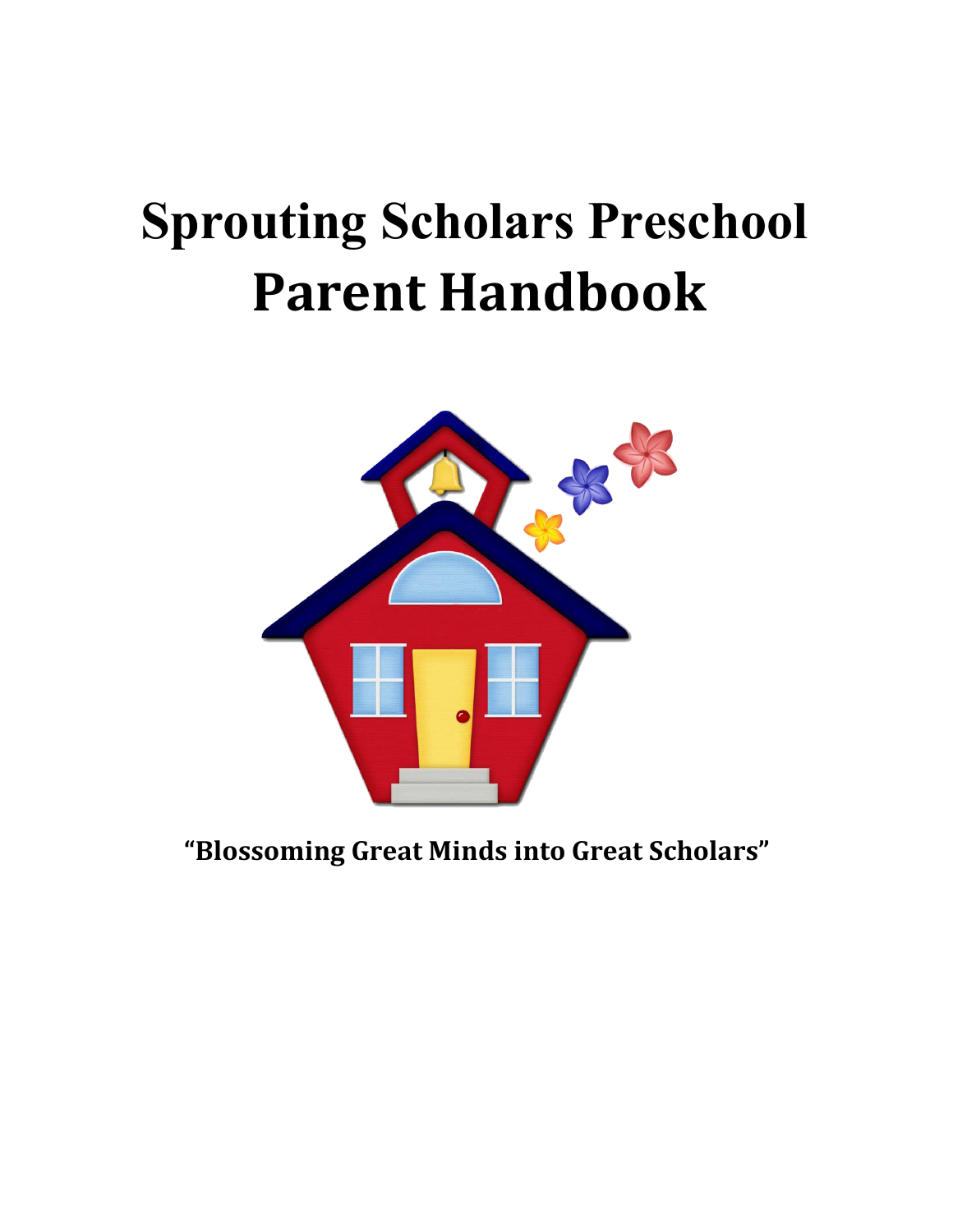Welcome! This Parent Handbook will acquaint you with the mission, philosophy, curriculum and policies of Sprouting Scholars Preschool. We hope it will give you a clear picture of the Preschool and what you and your children can expect while in our care.

Sprouting Scholars Preschool (SSP) is a childcare center licensed by the North Carolina Division of Child Development. SSP was created with all families in mind. SSP is currently designed to serve children from 6 weeks old to 12 years of age. SSP provides high quality preschool and school age services to families of all racial, cultural, social, religious, and economic backgrounds. We are dedicated to ensuring that all children are given the opportunities they need to be successful, while keeping in mind that children need to be stimulated, engaged, and most importantly; have fun!

SSP offers low child ratios and all staff are highly trained. This program will make children feel safe and loved while learning. We feel that it's important to help children explore safely, but independently. We look forward to working with you as your child grows and discovers the world around them.

All children will have the opportunity to participate in learning through a state approved curriculum and activities. In addition to experiences throughout the classroom, the children will also participate in field experiences (field trips).

We expect parents to read this handbook, follow policies and procedures; provide us with all necessary information and have open and honest communication during your time here at SSP.  $\odot$  This is your center; we are an extension of your home. We must work together to help your child develop; nothing is more important. We have an open door policy so if you have any questions feel free to contact the Director.

Welcome to Sprouting Scholars Preschool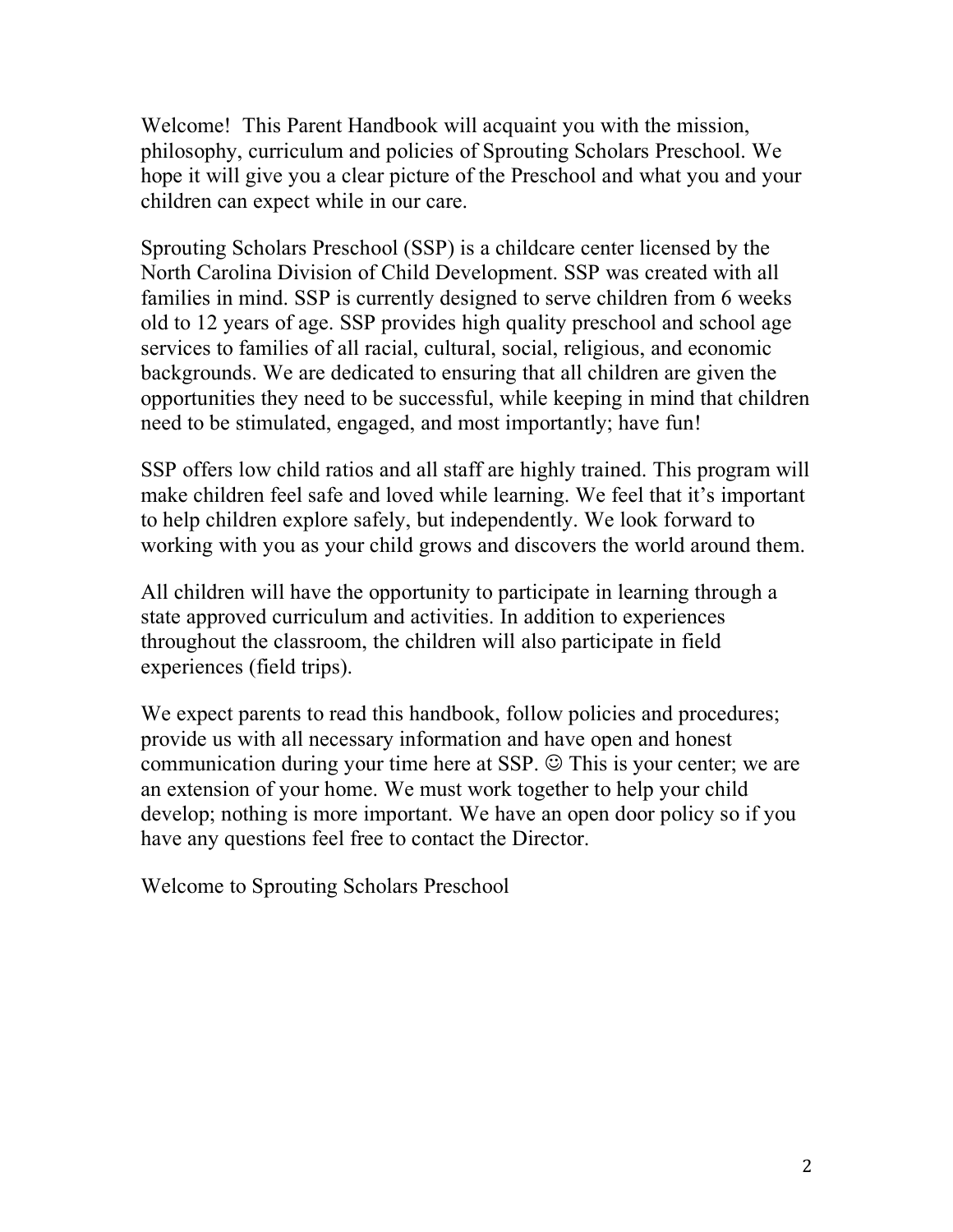# **1. INTRODUCTION**

Overview Non-Discrimination Philosophy and Mission Statement **Staff Qualifications** Hours and Days of Operation/Closures/Inclement Weather

# 2. **ENROLLMENT**

Process Capacity **Orientation** Trial Period/After Trial Period **Transitions** Group Sizes and Ratios Tuition Fee Structures Tuition Fee Charges/Tuition Policy Schedule Changes Loss of Employment Affiliation

# **3. FINANCIAL POLICIES**

Application Fee Enrollment Reservation Fee Tuition and Payment Policies Sibling Discount Extra Hours Policy Drop off Policy Early/Late Fee Policy

# **4. GENERAL INFORMATION**

Absences Program Evaluations Arrivals and Departures Babysitting Birthdays and Special Days **Behavior Management Policy** Cleaning Procedures Clothing Confidentiality of Children's Records Food Nap Needs Nap Time Licensing/Health Dept./Fire Marshal Smoking Parent Information Area Photographs Special Needs Supervision Of Children Toileting and Diapering Toys from Home Transportation

# **5. PARENT COMMUNICATION, PARTICIPATION AND RIGHTS**

Parent Participation Conferences Family Mailboxes Newsletter Parental Rights Progress Reports Program Responsibilities Policy and Procedures on Child Abuse and Neglect Withdrawal and Termination Suspension What You Can Expect from Sprouting Scholars Preschool Structure

# **6. HEALTH CARE POLICIES & PROCEDURES**

Physical Examinations Medical Policy Emergency Medical Forms Emergency First Aid Procedures Emergency Medical Procedures Administration and Storage of Medications Procedure for Identifying Children's Allergies

**Attachment A: 2018-2019 Tuition Fee Structures** 

**Attachment B: 2018-2019 Closures and Early Closures**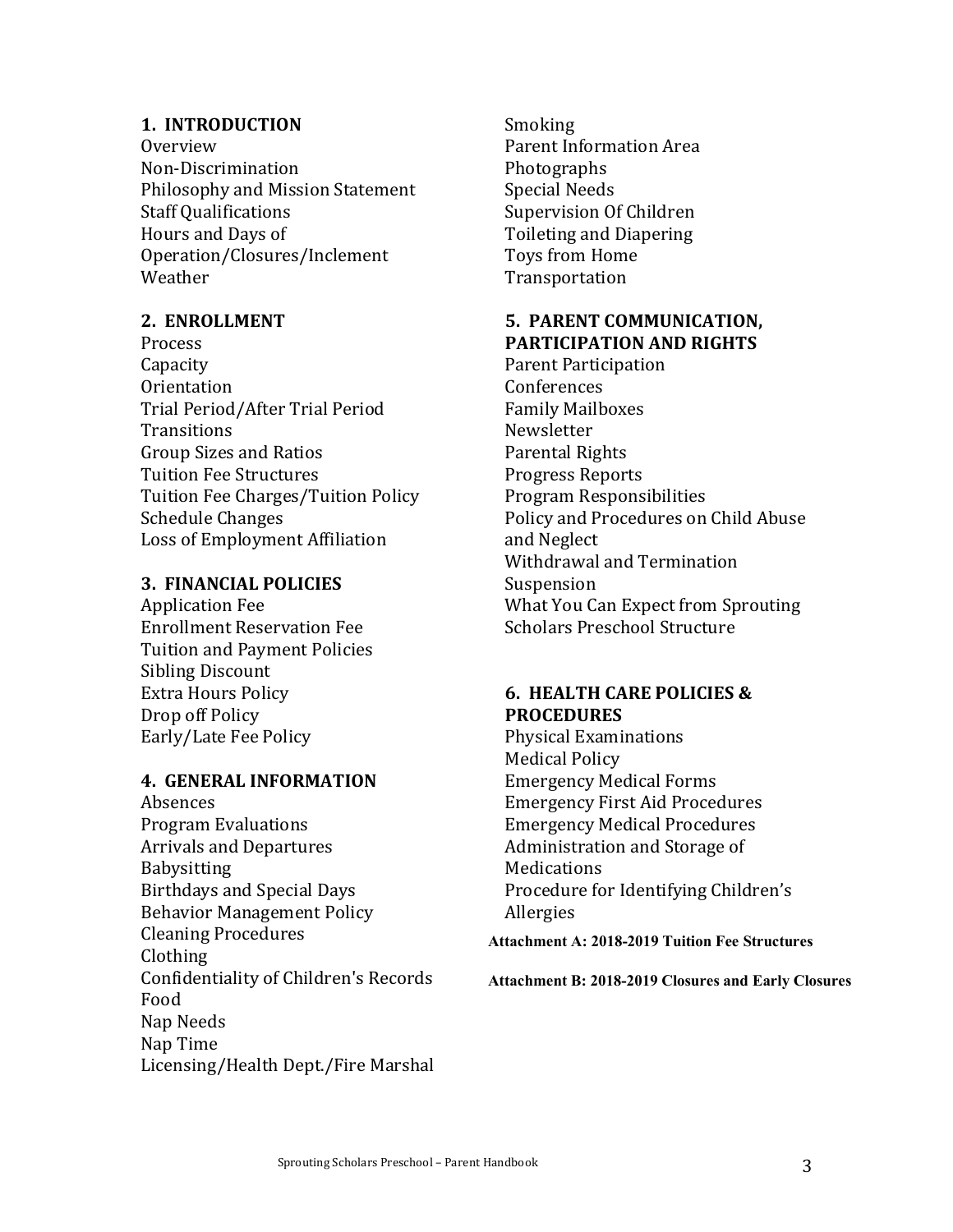# **1. INTRODUCTION**

#### **Philosophy and Mission Statement**

A key word in our program is respect. We foster respect for self, respect for others, and respect for materials in developmentally appropriate ways. In a secure and nurturing environment, our curriculum provides for all areas of a child's development: physical, emotional, social, and cognitive. We believe that children learn through active exploration and interaction with adults, other children, and materials.

Our teachers encourage curiosity and experimentation, and have chosen materials that help expand children's thinking. Basic learning materials include sand, water, and tools to use with them, large and small blocks, puzzles, dramatic play props (dress-up clothes, puppets), items for scientific investigation (magnets, balances, and weights), computers, books, cd's, musical instruments, art and drawing supplies, and climbing structures with slides. Positive social interaction is encouraged by helping children to develop their verbal skills and to express their feelings in appropriate ways.

Sprouting Scholars Preschool mission is to offer age-appropriate activities that include social, physical, creative, emotional, and intellectual opportunities for growth to every child enrolled in our facility. The environment will be safe, fun, caring, and supportive – which will ease their transition from their parents care to our dedicated teachers. Our goal is to establish effective communication, and develop a positive relationship between the caregiver and the child, this way parents can feel at ease leaving their children in our care when off to work.

Our promise is to provide a stimulating environment for the child's full development.

#### **Non-Discrimination Policy**

In providing services to children and their families, Sprouting Scholars Preschool do not discriminate on the basis of race, religion, gender, disability, cultural heritage, political beliefs, marital status, national origin or sexual orientation.

#### **Staff Qualifications**

The staff at Sprouting Scholars Preschool are the Owner and Operator, Lead Teachers, Assistant Teachers and Floaters. All staff meet, and in most cases exceed, the Department of Early Education requirements for formal education for their respective positions, have had experience working with young children and their families, and have approved certification in First Aid and CPR. The staff enjoys and understands how young children learn and grow. They respond with sensitivity to each child's individual needs, desires, and interests.

In order to ensure that employees or other persons regularly providing child care or support services with potential for unsupervised contact with children at SSP are appropriate for serving in their positions, a thorough background check by the North Carolina Division of Child Development and Early Education (NCDCDEE) and the sheriffs department shall be performed on all candidates for positions before an offer of employment is confirmed. Further, a qualifying letter from the NCDCEE is issued before any potential candidate may work in a center. This background check shall be performed every 3 years on all persons in such positions and/or any time the program receives information that may indicate that a new Background Record Check review is appropriate.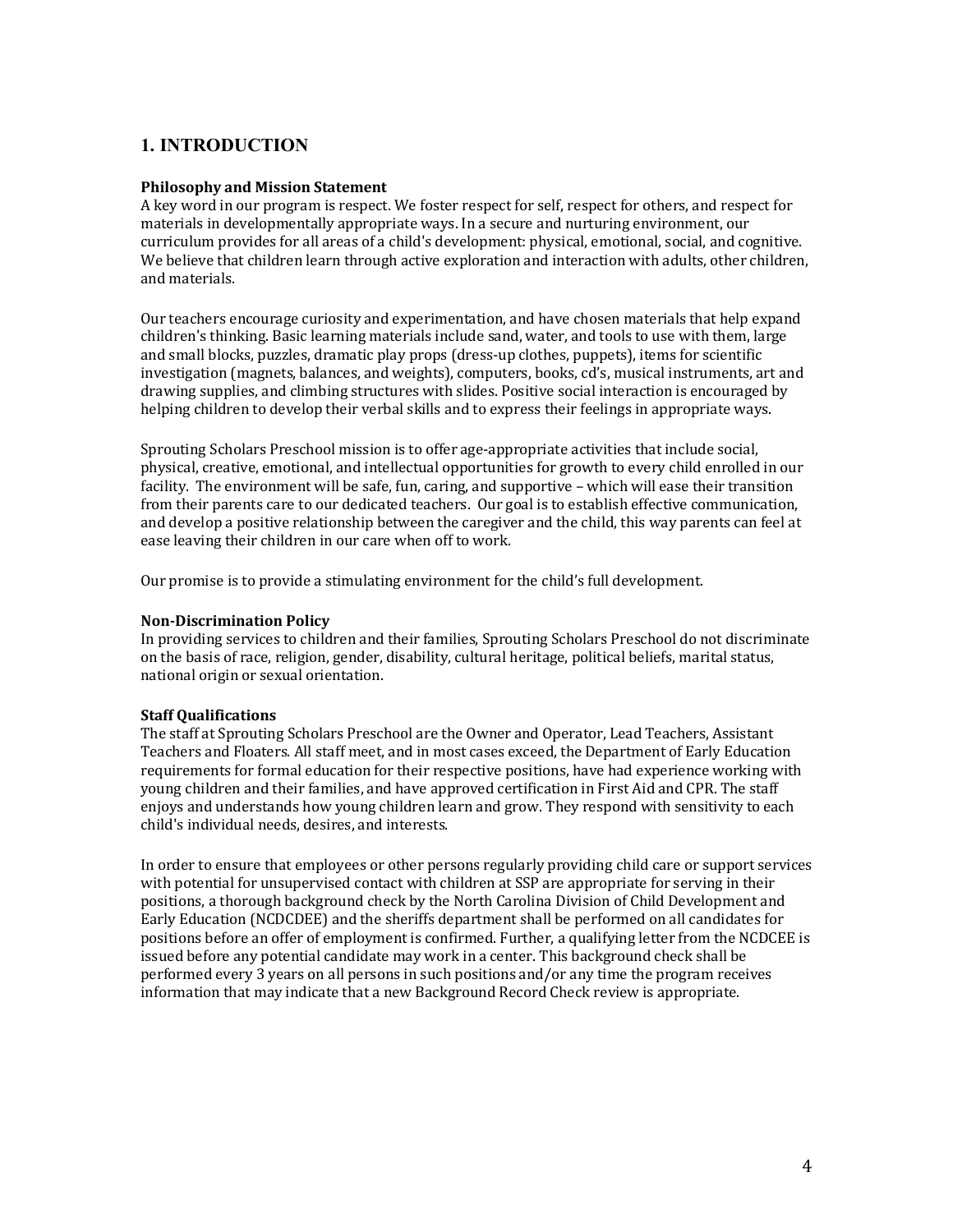#### **Hours and Days of Operation**

Sprouting Scholars Preschool is open Monday through Friday, 7:30 a.m. to 5:30 p.m.

#### **Preschool and Holiday Closures**

Sprouting Scholars Preschool will always place the holiday closures on the parent board, calendar, and on your monthly newsletters. In addition, we will always give out reminder slips for all closures.

#### We are closed on the following holidays:

New Years Eve New Year's Day Good Friday Memorial Dav Independence Day Day after Independence Day Labor Day Veterans Day Thanksgiving Day (Thanksgiving Day & Friday (day after Thanksgiving) Christmas Break (Dates to be discussed yearly)

Sprouting Scholars will be closing early on the following days:

\*Day Before Thanksgiving 7:30am-12pm \*July 2 nd 2020 7:30am-12pm

Parents are still expected to make regularly scheduled payments during preschool/holiday closures. If a holiday falls on a Saturday, Sprouting Scholars Preschool will be closed the Friday before. If a holiday falls on a Sunday, Sprouting Scholars Preschool will be closed the following Monday.

#### **Your Vacation Time**

Each **full-time** child who has been enrolled for 6 months or more will receive 5 vacation days per year. Your child/children may not be present during your vacation time. Your vacation days must be consecutive and can't be split days. Tuition is not expected during your vacation week and can be taken any time outside of preschool/holiday closures. Your 5 vacation days can't be rolled over into the next year. If you don't use your 5 vacation days within the year, they are considered lost. If your family uses up their 5 vacation days and wishes to take an additional vacation time, tuition is still due at full rate. A 4-week written notice stating your vacation departure date and when your child/children will be returning is required or tuition will still be due at full rate.

#### **Inclement Weather**

In case of inclement weather, Sprouting Scholars Preschool will attempt to open depending on the severity of the weather conditions we will follow Durham County school schedule. In rare situations when the weather conditions or emergencies cause concern for the safety of children, families, and staff, the Center may be closed or may experience a delayed opening.

If the Preschool closes or has a delayed opening, this decision will be made as soon as possible to allow families time to prepare. Closures or delayed openings will be communicated various ways: via email to all enrolled families, via the voicemail greeting on the main Preschool telephone line  $(252-632-0540)$ , via text, a post on our FB Like page and WRAL closings.

If the weather becomes severe after the Preschool has opened for the day, the Preschool may determine that an early closure is in order to ensure the safety of children and staff as they travel home. If the Preschool must close early, parents will be called with as much notice as possible.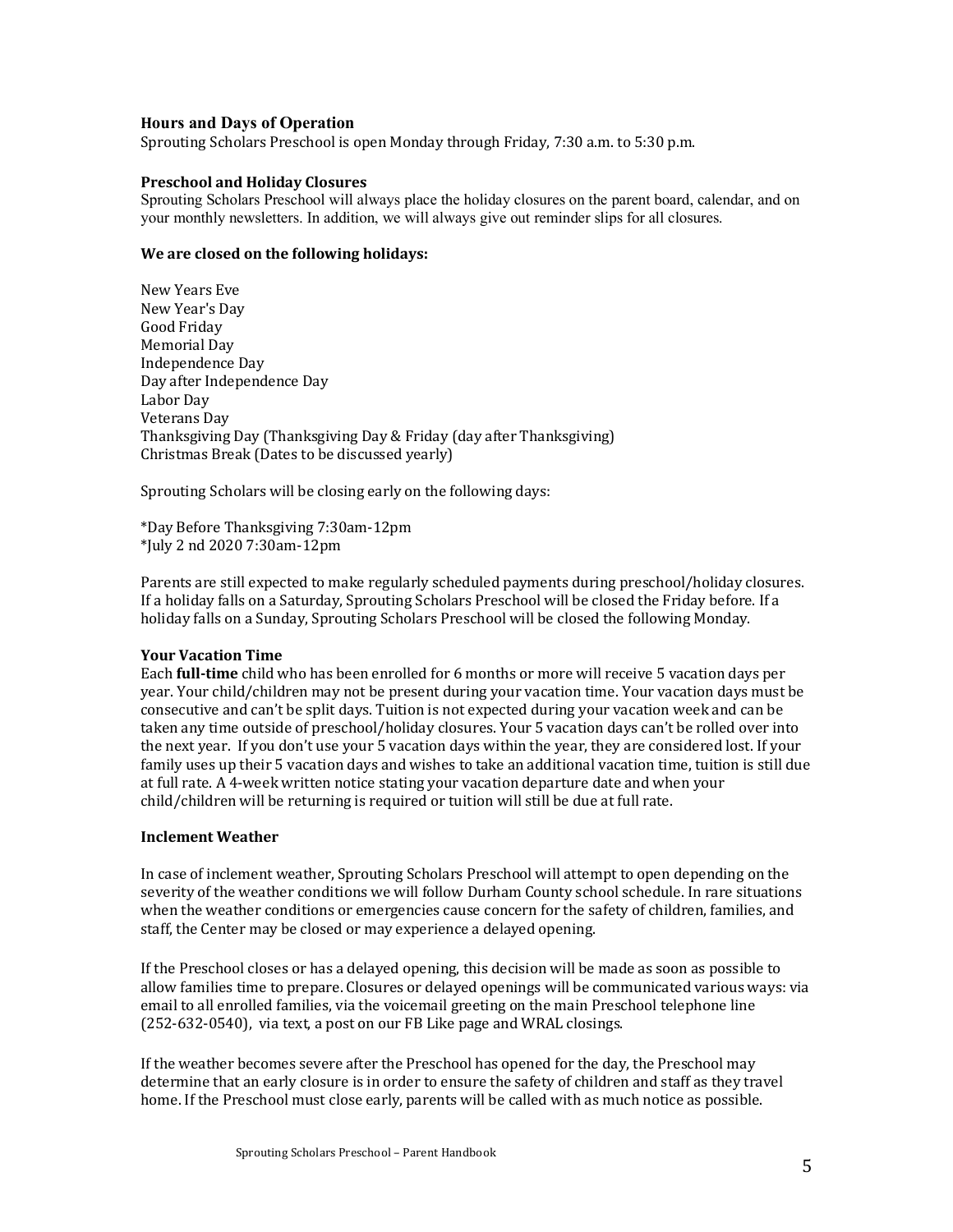#### **\*Please Note\* Payment is still required for Holiday closures, and Inclement weather.**

Please see Attachment B for a listing of the 2020-2021 closures and early closures

# **2. ENROLLMENT**

#### **Process**

Parents interested in enrolling their child(ren) should call the Director and arrange a visit to the center. During your visit, we encourage all families to bring their child(ren) they plan on enrolling, so that they will be familiar with their environment as well as meet their new teacher and classmates. This visit is also for parents to familiarize themselves with our policies and procedures, meet our staff, and ask any questions that they may have.

If you decide to enroll, A child's application will need to be filled out. (All other forms will be emailed to you and need to be filled out and brought in on your child(ren) first day.) There is a \$85.00 (per child) non-refundable application fee (also due every year; due every August) to cover record keeping costs and purchase supplies. Also, first week tuition is also due at the time of enrollment. Checks for all payments should be made payable to: Sprouting Scholars Preschool. We also accept Cash, Money Order, Venmo.

A priority system is established as follows: (1) Siblings of currently enrolled children will have first priority.

(2) Regular full time schedules will have second priority.

(3) All others will be third priority.

#### **Capacity**

Sprouting Scholars Preschool is licensed for ages 6 weeks-12 years old. We may enroll up to a maximum of 34 children per day.

The preschool has an infant room (the Seeds) One-Year-old Toddler Room (The Roots), a Two-Year-Old Room (The Stems), and Preschool Room (The Leaves/Petals) 3-4-5 years.

#### **Orientation**

A parent will complete an enrollment form and have a certified physician complete a developmental history form prior to your child's first day.

During the first few weeks your child will be adjusting to a new place and many new faces. We are interested in making this adjustment as easy as possible for both the children and families. Options for easing your child into the program should be discussed with the Director and Teachers.

#### **Trial Period:**

For the comfort of the parents, children, and Sprouting Scholars Preschool, there will be a 4-week trial period to see if this is a right fit for both your family and SSP. The 4-week trial period will begin on your start date and will run out for 4 weeks. Within that 4-week trial period, if you are not satisfied or happy you may dis enroll your child at any time within the 4 weeks without penalty. If we feel this is not a right fit for your family or the Preschool, we will dis enroll without notice.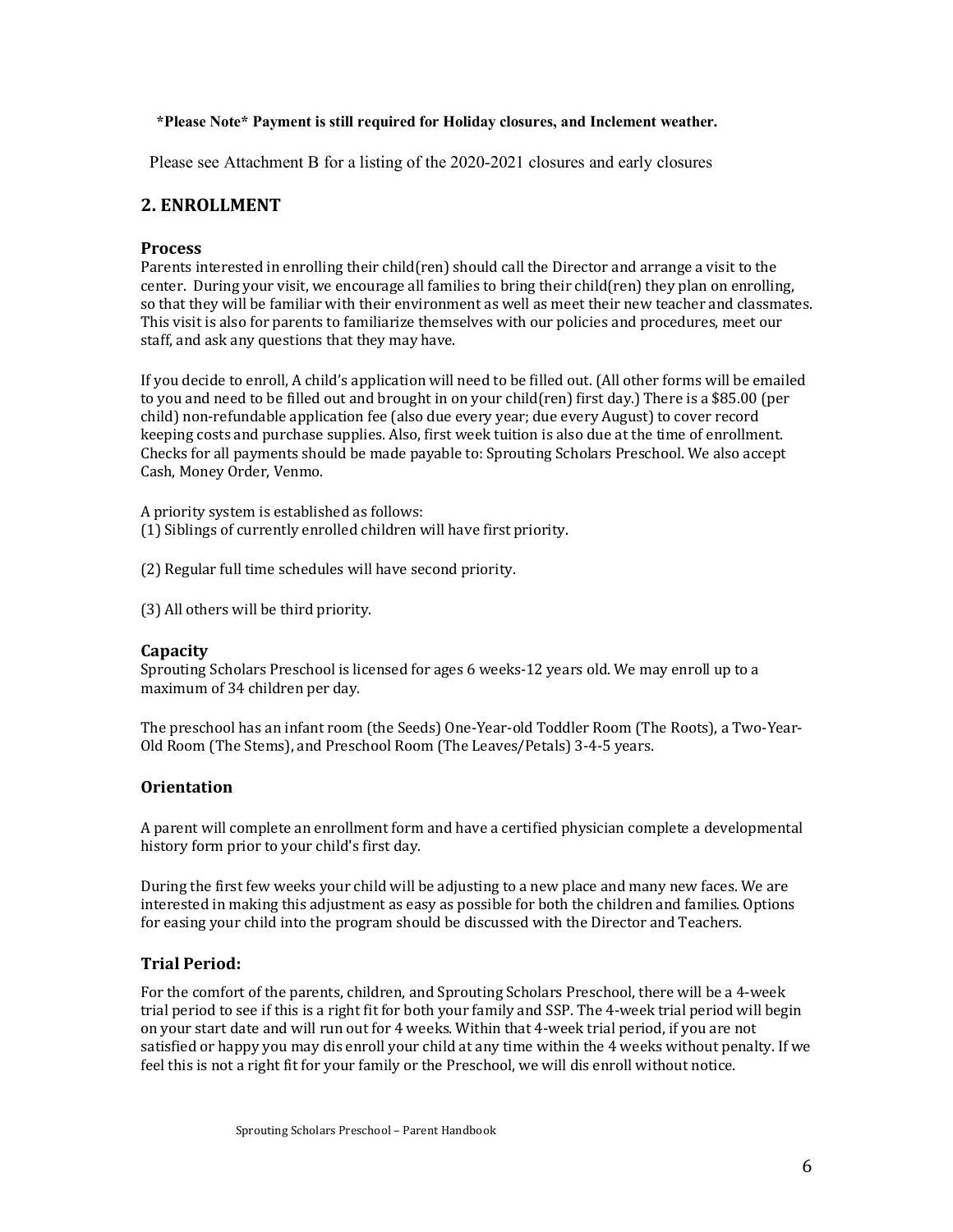#### **After Trial Period:**

After your trial period ends, if you decide to stay enrolled, you **MUST** give Sprouting Scholars Preschool a 4 week written notice if you will no longer be returning to our childcare. In the event that you do not giving a 4-week written notice you will have to pay all late fees (\$30 per week) and your tuition. If your fees are not paid in a timely matter legal action will be taken. However, Sprouting Scholars Preschool has the right to terminate any contract at any given time if ongoing circumstances occur, without issuing a refund.

#### **Transitions**

Sprouting Scholars Preschool is organized and staffed to minimize the number of transitions children experience. Being mindful of the importance of the bonds that are established with Teachers and peers, every effort is made to maintain continuity of relationships between teaching staff and children and among groups of children. Every effort is made to keep students together with their Teachers for nine months or longer. Developmental needs or concerns are always considered when planning transitions for children and clear communication takes place between center and home and among teaching staff.

Prior to a transition, you will receive a letter from the Director including the schedule for the transition and an information packet about your child's new classroom. Transitions usually occur over a 3 week period with the child visiting the new classroom for a one hour period the first week, a 4.5 hour period the second week (this usually includes lunch and nap) and for a full day the third week. It is our goal to assist the child in his/her transition. Teachers from both classrooms will meet and share information about the child that will aid in his/her transition.

#### **Group Sizes and Ratios**

Our program adheres to the group size and ratios as set forth by the NC Department of Early Education as well as by the highest standards set forth by the National Association for the Education of Young Children (NAEYC).

| <b>Age of Children</b> | <b>Enhanced Ratios</b> | <b>Max Group Size</b> |
|------------------------|------------------------|-----------------------|
| $0$ to 12 months       | 5: ،                   | 2:10                  |
| 12 to 24 months        | 1:6                    | 2:12                  |
| 2-3 years old          | 9:،                    | 2:18                  |
| 3-4 years old          | 1:10                   | 2:20                  |
| 4 to 5 years old       | 1:13                   | 2:25                  |
| 5-6 years old          | 1:15                   | 2:25                  |

#### **Tuition Fee Structures**

There are two fee structures at the Center. There is a fee structure for full-time and part-time families. For tuition rates please see Attachment B of this handbook or call the Director.

Please see Attachment A for the 2020-2021 Tuition Fee Structures.

#### **Tuition Fee Charges**

Please see Attachment A for the 2020-2021 Tuition Structures.

#### **Schedule Changes**

Schedule changes may be possible provided that space is available. If you are reducing the number of days your child attends, a month's notice is required so that we may fill the available opening. We discourage parents from making more than 2 schedule changes per year to provide consistency for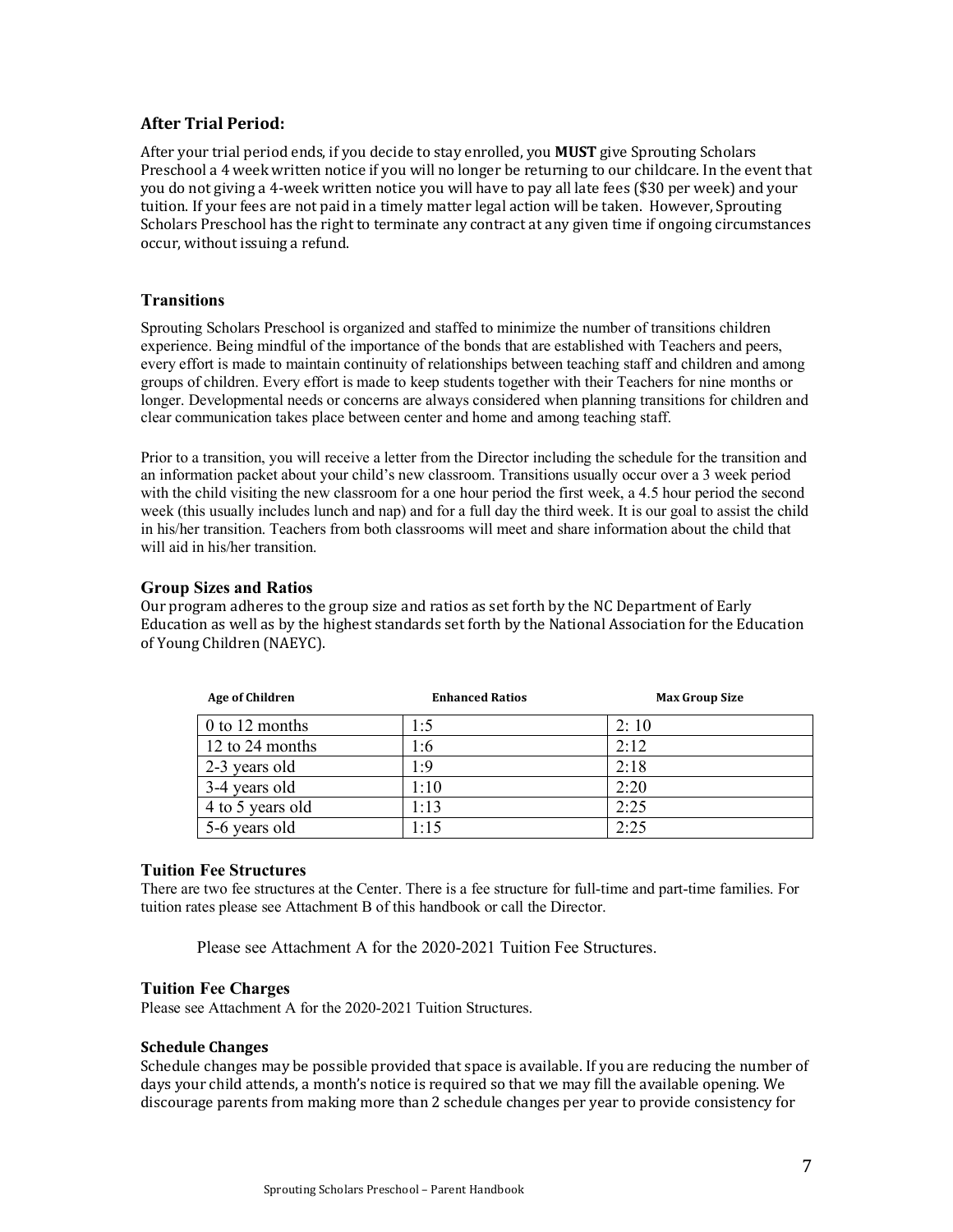the groups and for individual children. Exceptions will be made only in extreme circumstances. When the maximum capacity for each group is reached, an internal waiting list will be established. The order in which children are enrolled is directly dictated by the requested schedule and the spaces available. 

# Loss of Employment Policy

Sprouting Scholars Preschool offers a grace period to parents who have lost employment. Your child/children may remain enrolled for up to thirty (30) days with half price tuition from the date your employment ends; if you choose to exit before the 30 day "enrollment grace period" concludes, the usual one month withdrawal notice applies.

If your grace period ends you want to remain enrolled up to 30 days, your tuition immediately goes back to full price.

# **3. FINANCIAL POLICIES**

# **Application Fee**

\$85.00 (per child) is required when submitting an application for enrollment or the waiting list; this fee is non-refundable.

#### **Enrollment-Reservation Fee**

An enrollment reservation fee is collected to hold a specific slot for a specified classroom only. The first week's tuition is due upon the confirmation of your child's enrollment into the program along with the application fee. These fees are non-refundable.

#### **Tuition and Payment Policies**

Tuition is always due in **full** every month prior to closing. We only accept electronic Zelle payments. Please note: we currently don't use credit cards, paypal or square at this time.

Receipts are given out to the parents at the end of the month. If the last day falls on a weekend, payment is due the last Friday of the month.

Once payment is made, payments are non-refundable. If a situation occurs where the daycare will be closed, not for a holiday closure or weather related, payments will be credited for the following month. 

The amount of tuition is based on your child's pre-determined schedule and has no bearing on your child's actual attendance, (i.e. sick days, vacation days, and holidays, etc. Payments is still due for these days.)

Tuition not received on the scheduled pay period will be considered delinquent. There will be a charge of \$30.00 per week the tuition remains unpaid. If the tuition and delinquent fee is not paid by the second day of scheduled payment, Daycare services will be halted and your child/children will not be allowed to come until tuition is paid. In the event you do submit your tuition late, please include your late fee with your tuition payment. Extraordinary circumstances should be discussed with the Director promptly. Several late payments may lead to the termination of your child's enrollment. 

#### Late Pick-Up/Overtime Charge

A \$2.00 per minute, per child late pickup fee will be assessed for all children picked up after closing. This must be paid in cash at the time of pickup, or before the child's next regularly scheduled day. This will be **strictly** enforced, and habitual tardiness may result in termination of services. Tuition is still required even if contract is terminated.

Sprouting Scholars Preschool - Parent Handbook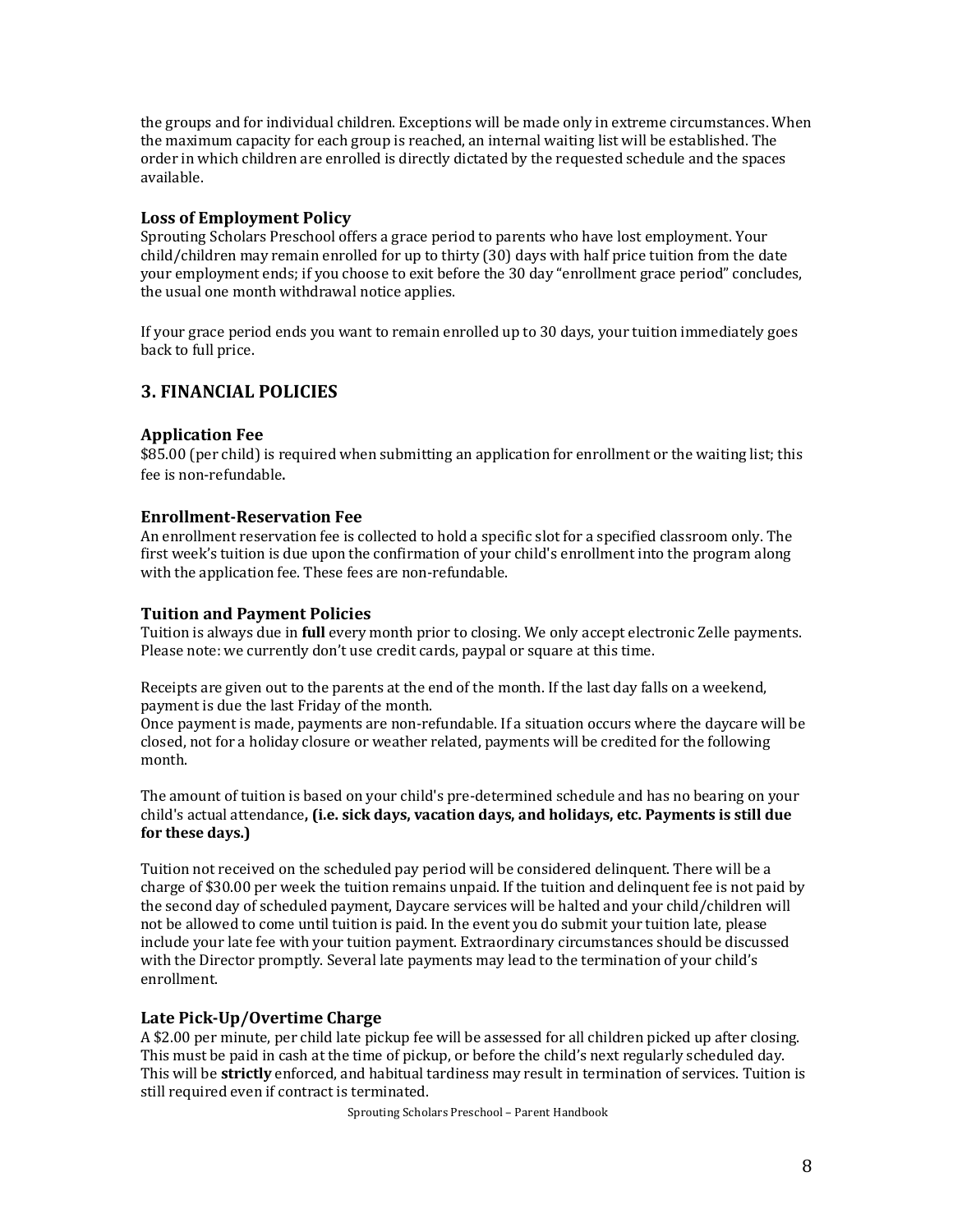#### **Returned Checks**

We don't accept checks. However, if a situation occurs and tuition or any other activity needs to be paid with a check, a fee of \$35 will be charged for any returned checks as well as any fees incurred due to the returned check. If there are more than two returned checks in a one year period, all future payments after the second returned check must be made in cash, money order or credit card. \*No **Exceptions\*** 

#### **Sibling Discount**

At this time, sibling discounts are not offered.

#### **Drop Off Policy**

In order to uphold the integrity of the children's daily schedule, we request that children be dropped off at preschool no later than 10:00 am with the exception of doctor's appointments, occasional needs and emergencies. Sprouting Scholars Preschool should be notified as soon as possible, in advance regarding needs for late arrivals.

We ask that drop off not occur during nap (Check classroom times) as this may be disruptive to the group as well as possibly difficult for your child.

# **4. GENERAL INFORMATION**

#### **Absences**

If the prolonged absence of a child is due to a serious illness and/or extended hospitalization, the Director will make every effort to work with families regarding holding an enrollment slot and making tuition payments.

If a child does not attend the preschool for an extended period due to a non-medical reason, a parent is expected to pay the regular tuition in order to hold the child's scheduled hours and days. A parent can give one month's notice of the child's termination date and go on the waiting list if re-enrollment is desired. There will be no guarantee that a slot will be available at the time of their return.

#### **Program Evaluation**

The Preschool conducts an annual program surveys in order to get feedback from enrolled families. The survey is anonymous and is a way for families to provide the Preschool with their comments, compliments, ideas, and suggestions.

#### **Arrivals and Departures**

Please accompany your child into the classroom, complete the sign-in sheet and let a teacher know that you have arrived. This is the time to discuss with the teacher any relevant information that would help your child during the day (e.g. sleeping irregularities, moods, changes in daily routine).

When picking up your child, please sign out and notify a teacher that you are leaving. It is imperative that a parent completes the sign in/out sheet for their child every day. This is our attendance sheet and is necessary in the event of an emergency. Unless the teacher is engaged with a group of children,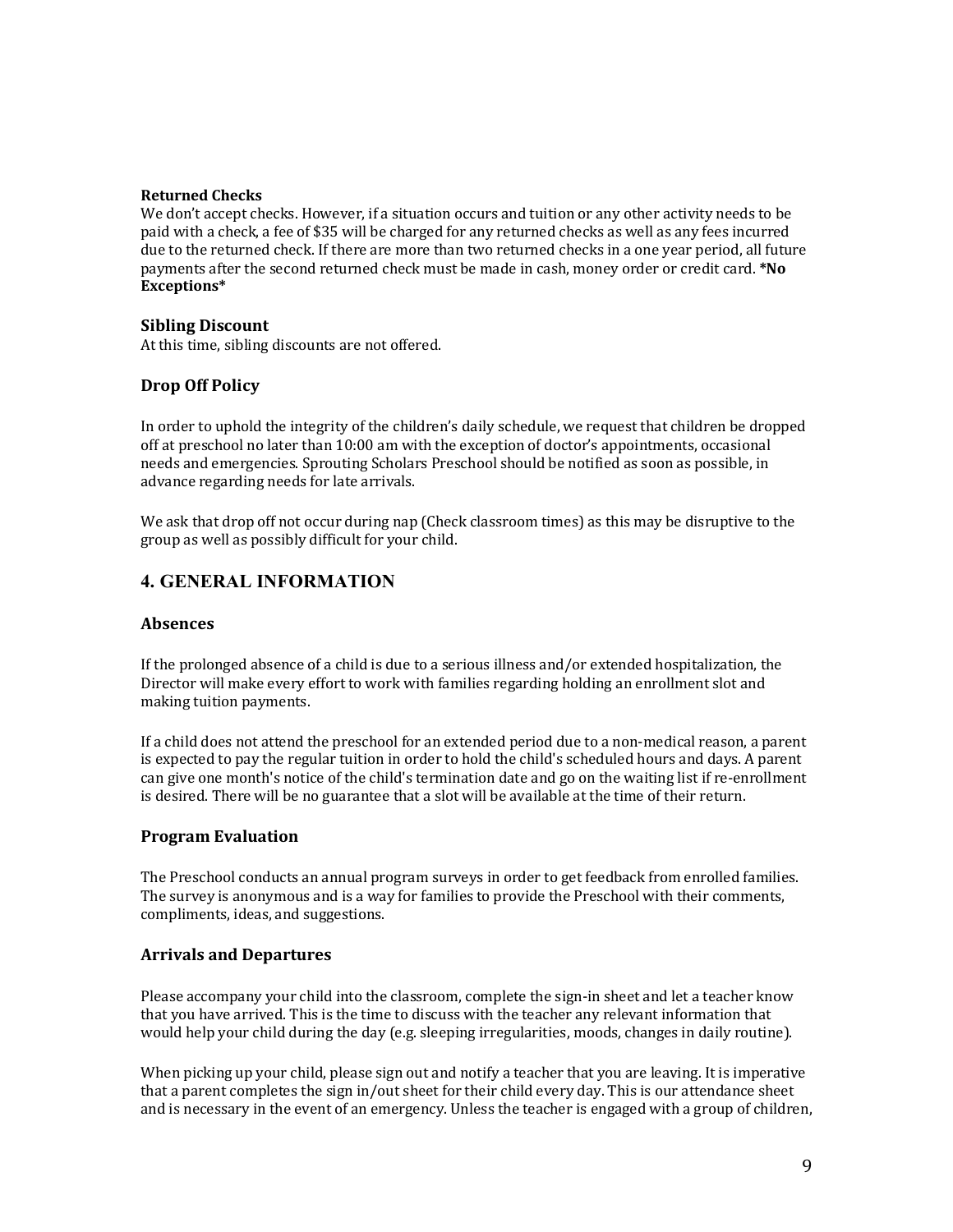please inquire about the day your child has had. The Communication Board in each classroom should provide you with the general activities of your child's day and the HI Mama app.

Only those people authorized in writing by the parent or guardian may pick up a child from the center. The center must be notified in advance if someone other than a parent will be picking up the child, and this person will be asked to present identification. Under no circumstances will a child be released to anyone without prior written permission. Please leave your cell phones in your car so that your child and teacher will have your undivided attention at pick up or drop off time.

#### **Babysitting**

Occasionally parents may ask teachers to baby sit. Sprouting Scholars Preschool does not encourage this practice and assumes no responsibility for employees after their scheduled work hours.

Additionally staff members are not allowed to transport children.

#### **Birthdays and Other Special Days**

We would love to celebrate your child's birthday or another special event at school. Parents may bring in a special snack for the day, and we invite you to join us for the party. Please let your teacher know in advance if you will be brining in a snack so they can let you know of any special diets/allergies within the classrooms. A low-key approach is best in-group care, so please leave party favors, balloons, etc. at home.

#### **Discipline Management Policy**

Our policy concerning discipline is based on the individual need of the child, the ability of each child to understand what he/she is doing and the consequences of their actions. Learning self-control is just a normal part of growing up, and our policy is never to embarrass or ridicule a child when he or she misbehaves. Corporal or physical punishment is never allowed.

It is the responsibility of the teacher in charge to ascertain what has taken place as clearly as possible. If an altercation between children has occurred, each child is spoken to with reason and with respect. Each child is then given the responsibility of approaching the other child in a friendly manner, with adult supervision, in order for the children to participate in the resolution to the misunderstanding. This is done in direct relation to the verbal ability of the child but can be accomplished even when the child is not yet talking.

When inappropriate behavior occurs with the adult being the recipient, the child will be approached either with a reasonable verbal response or with the technique of redirection. Removal from an activity for a short period of time is used only if it has been ascertained that other responses have failed or if a child is at risk. There is less likelihood of discipline problems when positive responses and remarks are the norm throughout the day. If a positive base is established in an atmosphere of respect and understanding, inappropriate or negative behavior then becomes the exception.

When any staff member feels that he/she is unable to manage a situation with a child in an effective manner, he or she will direct the child to another staff member and take a break. Staff members assist one another in creating a positive, relaxed atmosphere.

#### **THE FOLLOWING ARE PROHIBITED AT SROUTING SCHOLARS PRESCHOOL:**

- $\bullet$  Corporal punishment, including spanking;
- Verbal or physical abuse, humiliation, neglect, or abusive treatment;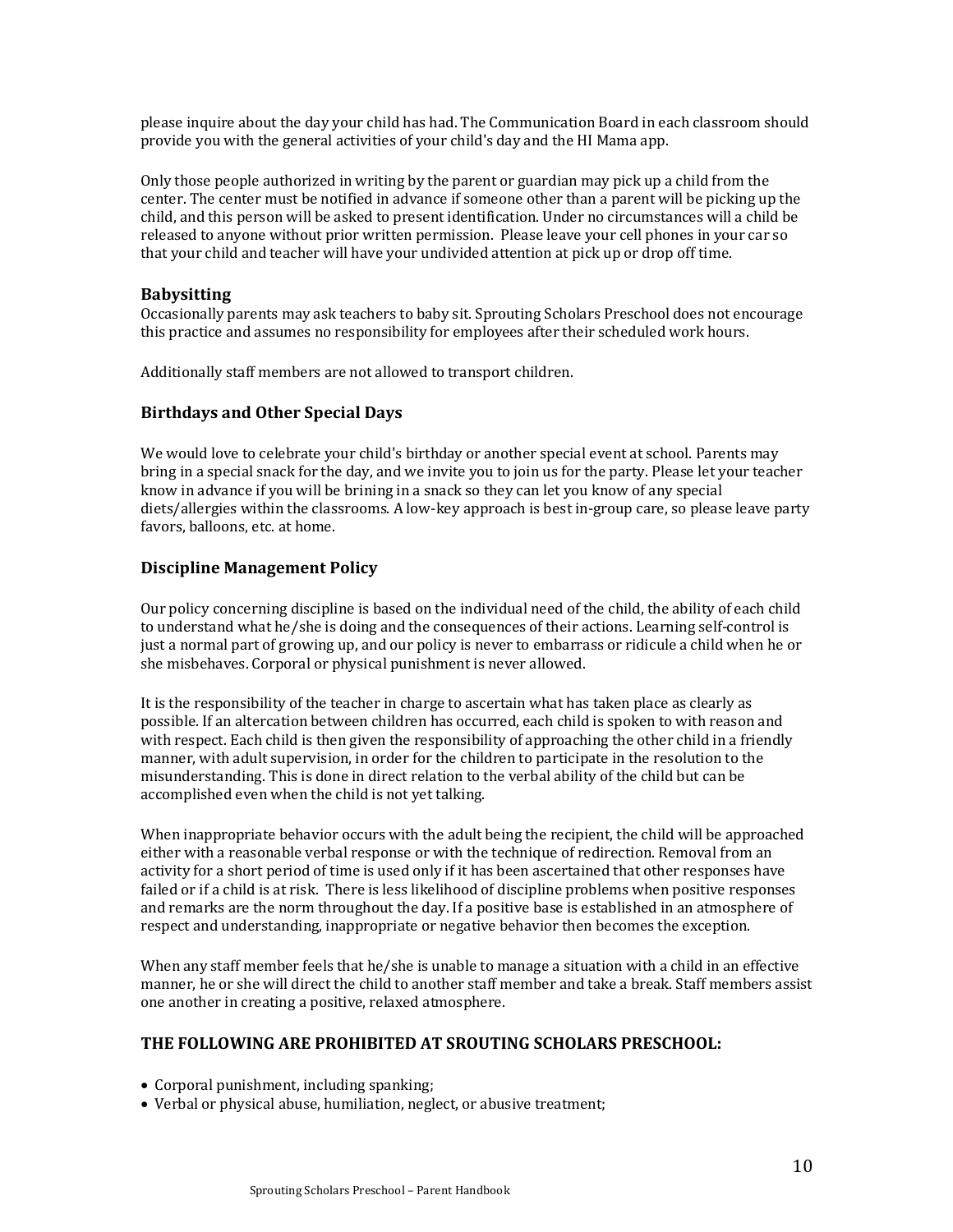- Speaking to a child in a manner or tone that is disrespectful, sarcastic, demeaning or threatening;
- Withholding food, drink, or sleep;
- Force-feeding children;

• Disciplining a child for soiling, wetting, or not using the toilet; forcing a child to remain in soiled clothing or forcing the child to remain on the toilet, or using any other unusual or excessive practices for toileting.

#### **Biting Behavior in Young Children**

Sprouting Scholars Preschool recognize that biting is a normal stage of development that some young children go through. It is something they will outgrow in time. Young children, who bite, bite for reasons, all of them normal and developmentally understood.

#### **Common Reasons Why Children Bite**

Teething, exploring, stress, frustration, imitating behavior, personal space is violated or crowded, lack of vocabulary, sign of affection, to obtain attention.

#### **Classroom Strategies Used To Minimize Incidents of Biting**

We "shadow" the child who has exhibited biting behavior. We carefully observe the child who has bitten to determine if there is a pattern of when the biting behavior occurs. We comfort the child who has been bitten and firmly let the child who bit know that "biting hurts." and we offer an object to bite such as a teething ring or cold cloth.

#### **Action Taken When A Biting Incident Occurs**

• The child who was bitten is comforted:

• The child who bit is firmly told "biting hurts" while we continue to comfort and focus on the child who was bitten:

• The bitten area is washed thoroughly with soap and water and inspected for broken skin;

• If the skin is broken, an administrator is immediately notified. Both sets of parents are contacted and advised to call their pediatricians; open wounds on the face or hands are the most vulnerable to infection; 

- An injury/incident report is written for each of the children involved;
- Ongoing dialog is kept with parents and staff on classroom and home strategies being used to address and curb the biting behavior;
- Relevant articles are made available to parents and staff.

#### **Cleaning Procedures**

SSP has cleaning procedures in place that are conducted everyday. All staff follow a guided document that lets them conduct an afternoon cleaning routine during nap that involves cleaning the restrooms, cleaning their classrooms and deep cleaning 2 centers every Tuesday/Thursday. The staff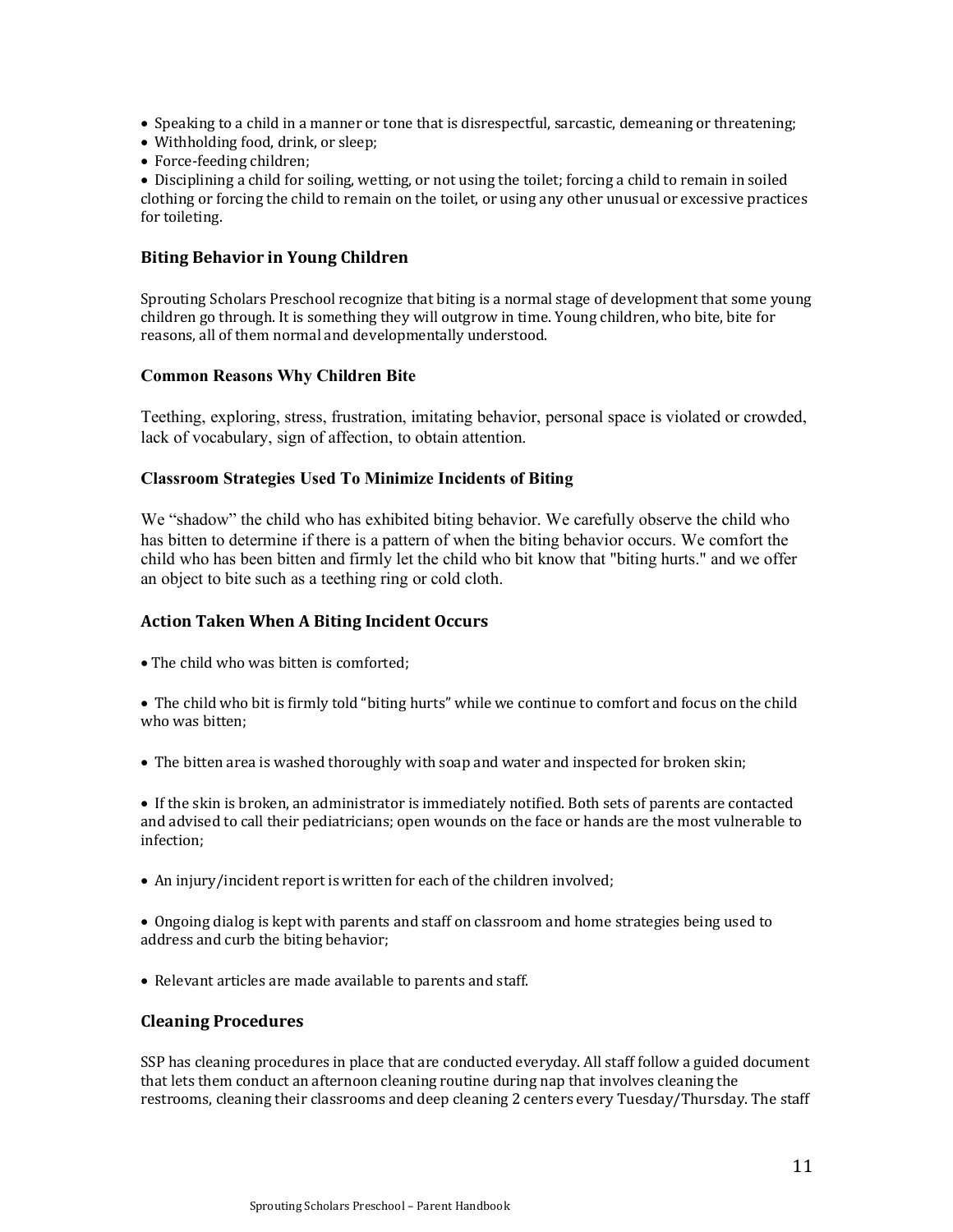also conducts an evening cleaning routine at the end of the day that consist of spraying all the toys down and entire classroom with a bleach solution, sweeping/vacuuming and mopping their floors, taking the trash out, and the Seeds, Roots, and Stems classroom take all the toys the children put in their mouth, dip it in a bleach solution and let them air dry on the class table overnight. We do these cleaning procedures everyday to help keep germs down and to prevent any illnesses or spread diseases.

# **Clothing**

#### Please label all items with your child's FIRST and LAST name, Thank you!

The activities at Preschool can be messy.  $\odot$  Please dress your children in play clothes. Although we do use smocks and roll up sleeves, we cannot guarantee that children's clothing will not get stained or soiled. We assume that you will send your child in clothes that allow your child to participate fully in our Preschool and that you understand that clothes may get stained or soiled. Extra clothing should be clearly labeled with your child's first and last name. The name should be placed in the tag inside children's clothing, or placed in a zip lock bag with the child's name on it.

Part of each day is spent outdoors, weather permitting. Please dress your child accordingly.

Appropriate and safe footwear is required for outdoor play. If your child wants to wear other shoes to school, Flip flops are not safe for outdoor play and are therefore not permitted; children must wear sneakers for outdoor play; in summer, fully-closed water shoes with a solid rubber, non-skid sole are permissible; if there are questions about suitability of footwear, please verify with your classroom teachers. 

During the cold weather please make sure your child has boots, (that slip on and off easily), a warm coat, snow pants, a hat, mittens and slippers for after snow play.

Each child should have a complete set of extra clothing to be kept at Preschool including underwear and socks for older children. All clothing should be clearly labeled with your child's name (socks too, please). We cannot be responsible for lost articles.

#### **Accessories and Jewelry Children's**

Accessories and jewelry are extremely attractive to young children's eyes, fingers, and mouths. We ask parents cooperation to be safety conscious when choosing accessories that their children wear to the centers. Small objects like barrettes and earrings can be choking hazards and necklaces can pose strangulation hazards. Therefore, we do not permit the following type of jewelry:

- $\triangleright$  Dangly earrings (small, snug-fitting pierced studs are permitted);
- $\triangleright$  Necklaces of any kind;

 $\triangleright$  Bracelets with beads or charms (rubber, cloth or thread bracelets are permitted as long as they do not contain attachments or charms).

# **SSP** is not responsible for any lost or damaged property.

**Comfort Items** If it will help your child feel more at home during the day, we welcome comfort items such as his/her favorite doll, stuffed animal, books or items that contribute to our activities are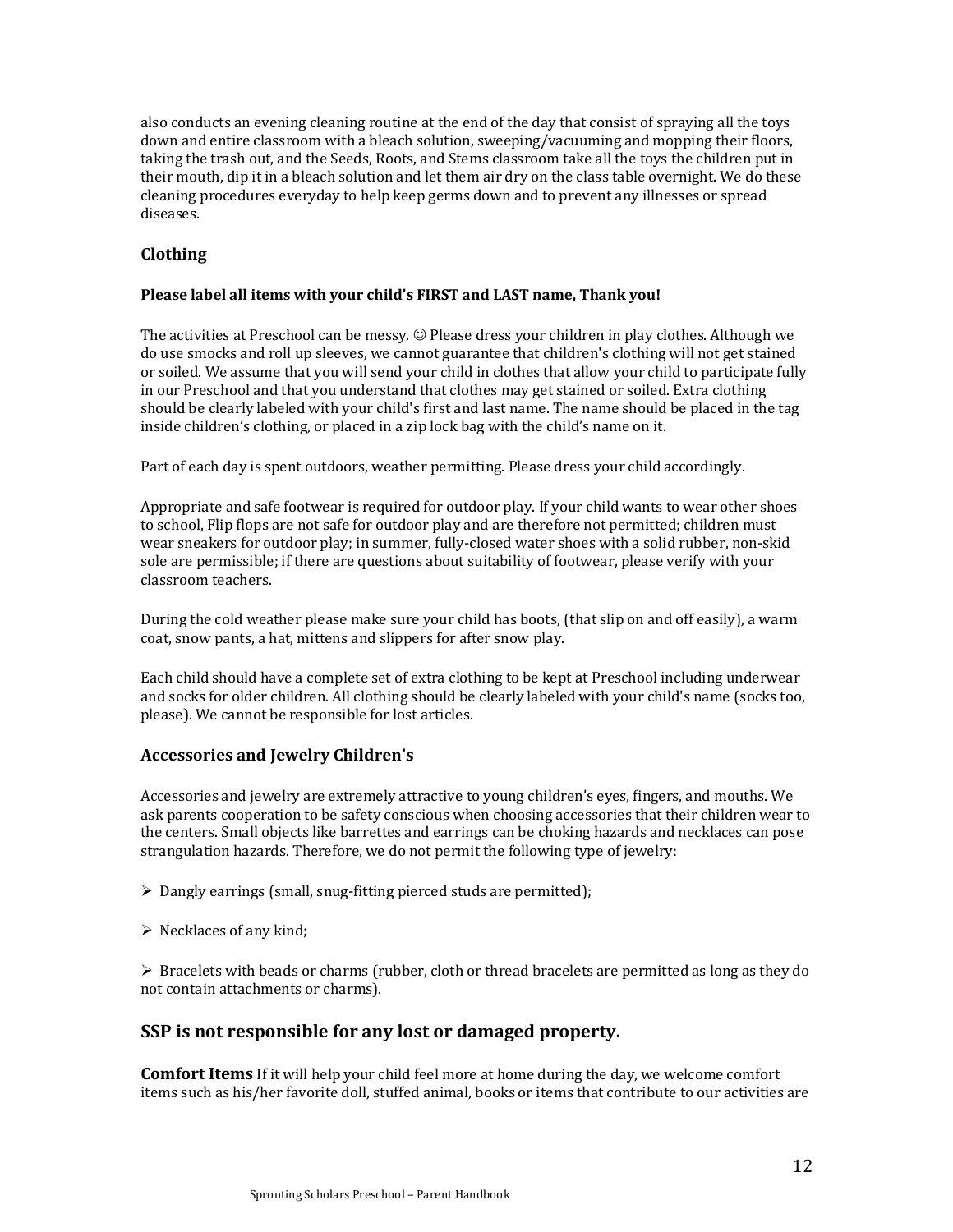always welcome. These items need to be small enough to fit within each child's individual cubby space. If you have any questions about what to bring please speak to your child's teacher.

#### **Confidentiality of Children's Records**

In order to ensure the confidentiality of your child and family, staff members receive a confidentiality policy in their Employee Handbook that is reviewed upon hire.

It states: "Records of the children are confidential, may not leave the Preschool, and should not be discussed with other parents or in front of other children. Confidential information includes but is not limited to: children, their families, employment, payroll, fiscal, and management information. Access to confidential data, including children's records, is permitted only when authorized and only in order to perform assigned tasks. Information contained in a child's record is confidential. This includes all written and verbal communication, which pertains to the child and/or his/her family. It includes but is not limited to addresses, telephone numbers, progress reports, learning disabilities, testing, financial information, behavior issues, attendance, etc. Employees should recognize that sharing information that may be considered to violate the privacy of children and their families with others who do not have a need to know would be considered a violation of confidentiality that may be subject to disciplinary action up to and including immediate termination.

Parents or others authorized in writing by the parents can request their child's record at any time."

Staff members sign an agreement that they have read and agree to adhere to all the policies in their handbook including the preceding policy.

Sprouting Scholars Preschool is in compliance with the Department of Early Education and Care regulations regarding the confidentiality and distribution of children's records.

The information contained in a child's records is confidential and will not be released to anyone without the written consent of the parents. Parents may have access to the records of their child. A copy will be made at no charge. A permanent written log will be maintained in each child's record indicating any persons to whom information has been released. The child's parents may add information or comments to the child's record, and may also request the deletion or amendment of any information contained in the child's record.

#### **Food & Menu**

Sprouting Scholars Preschool works with a federally funded food program and insures that your child will be served nutritionally balanced USDA approved meals. This includes breakfast, lunch, and afternoon snack. Meals times will be posted in your child/children's classroom. Please let us know of any food allergies your child may have. We will gladly work with you and your pediatrician to accommodate your child's needs.

Meals will be posted weekly in your child/children's classroom and on the website and there will be No candy, sweets, coffee or soda brought from home. Special health treats will be allowed for parties. 

\*\*\*Please Note\*\*\* All breakfast is stopped at a certain time depending on your child/children's classroom. (Check with your child's teacher)

If your child will be arriving after a mealtime has begun, food will not be served. Please feed your child before brining him/she to Preschool. Bringing a meal from a restaurant/home and having the child eat here causes hard feelings from the rest of the children and is therefore, not allowed. To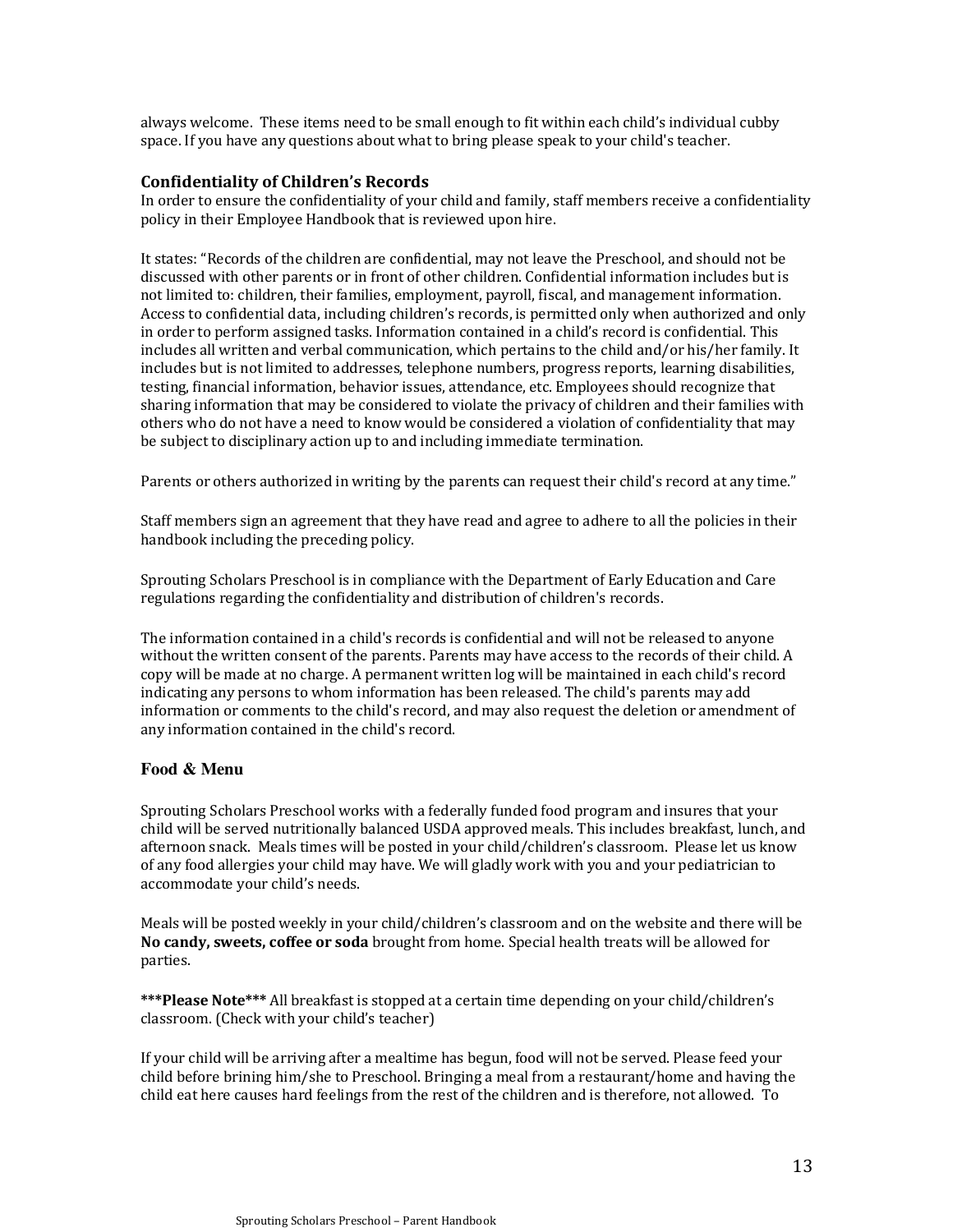promote healthy eating habits, teachers encourage children to eat what has been served for mealtime. With this in mind, Per Early Education and Care best practice, staff will allow children to eat the foods in the order they choose; we cannot withhold food or not permit children to eat some foods until they have eaten others. Children's interest in and enthusiasm for food is actually quite similar to that of adults; when food is prepared and presented to highlight a variety of colors and textures, it's often that much more appealing to eat and enjoy.

#### **Nap Needs**

Toddlers and Preschoolers should bring a nap blanket for naptime. Please make sure each is labeled. They should be brought home to launder weekly or as needed. Cot sheets and cots are provided and laundered by the center. A quiet comfort toy--doll or stuffed animal is always welcomed for nap.

#### **Nap Time**

After a long morning of playing, exploring and learning, all of our daycare kiddies are required to lie down on their cot. Sprouting Scholars Preschool will not force any child to take a nap however; all children must lie quietly on their cot so that the other napping children may rest.

#### **Licensing/Health Dept./Fire Marshal**

**Licensing:** There will be times licensing will come in to the Preschool to make sure the daycare is up to code, all background checks are being conducted and up to date and make sure the children are in an environment that is up to code per the state rules. Some days their visit is planned and others are unannounced.

**Health Dept.:** Every year the health department will come out to the Preschool and visit to make sure the Preschool is up to date for sanitation purposes. They also observe to make sure there are no harmful chemicals around that will endanger the children in care.

**Fire Marshal:** Every year the fire marshal will come out to the Preschool to make sure that everything is in good and working order. They will check fire alarms, and the building to make sure it's in good standing condition for your child/children.

We provide this information to let you know during the times they come out, there may be possibility of interaction with your children and that they're just coming out to do their job for the safety of Sprouting Scholars Preschool and your child/children in care.

#### **SMOKING/TOBACCO RESTRICTIONS:**

As provided in the licensing rule, smoking is prohibited at our Preschool during daycare hours or any hours during the day as well as Tobacco use. Please do not smoke on our property or extinguish cigarettes in our vard or driveway.

#### **Photographs**

No outside agency will be allowed to photograph the children without parental consent. Sprouting Scholars Preschool will often take pictures or videotaping of the children during a special event, (i.e. birthdays, graduation, etc.). Please inform the Director if you do not want your child to be photographed in these instances.

#### **Caring for Children with Special Needs**

Sprouting Scholars Preschool accepts applications for children with special needs. We realize the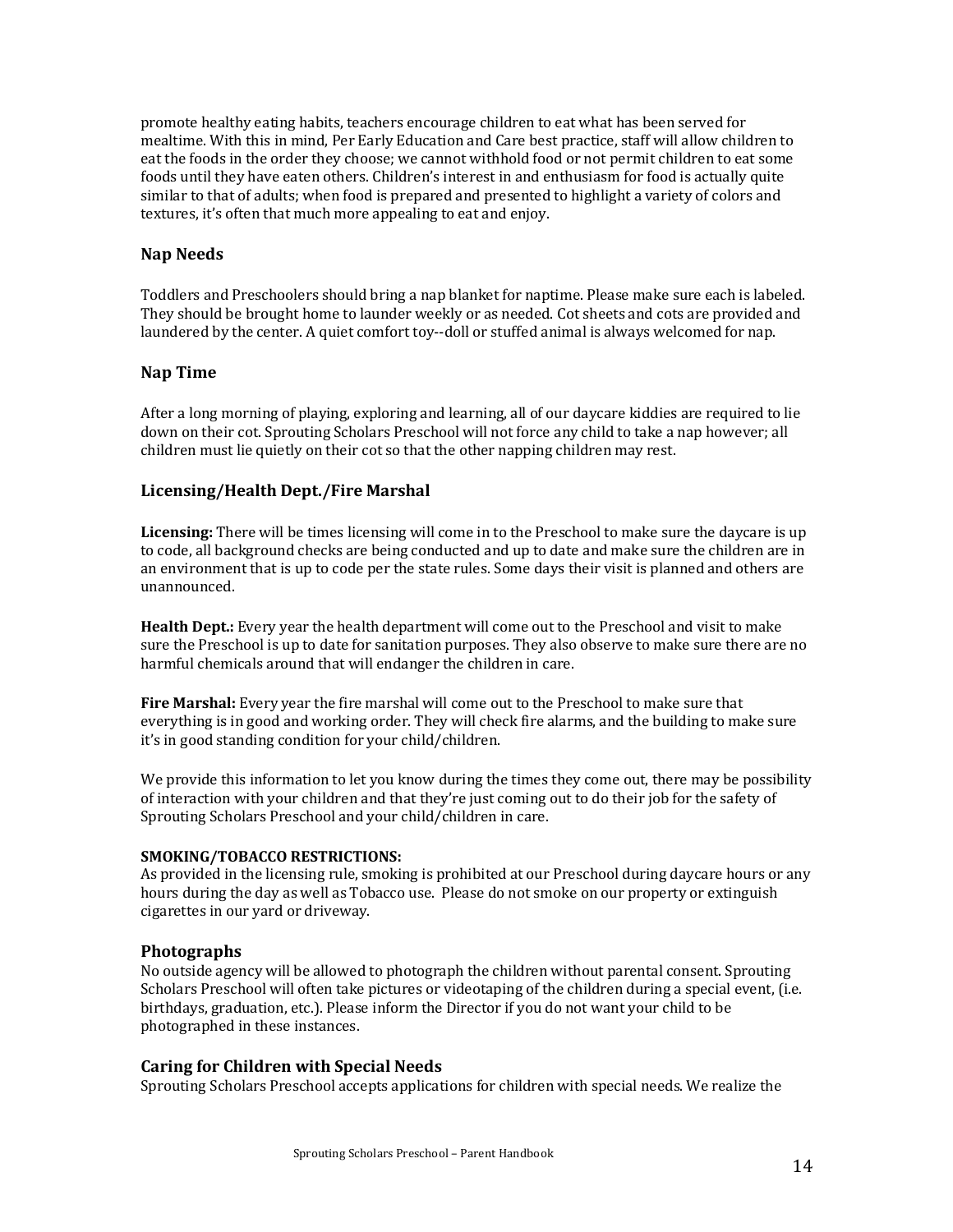benefits of supporting children with special needs and attempt to accommodate these children if appropriate and helpful for them.

Communication is the key aspect to successfully support a child with special needs. The parents, teachers and specialists who work with the child with a disability are all equally involved in sharing information, communicating their needs and listening to each other.

#### **Supervision of Children**

All staff are responsible for the supervision and whereabouts of the children assigned to their care at all times; this includes conducting regular and accurate headcounts any time a group moves from one area to another.

Classroom teaching staff are aware of where children are at all times and remain in sufficient proximity at all times in order to intervene quickly if/when necessary. Classroom teaching staff does not engage in any other activities or tasks that could unnecessarily divert their attention from the supervision of children.

# **Toileting and Diapering**

At Sprouting Scholars Preschool, children are not required to be toilet trained by a specific age. We believe that a child should begin toilet training when he/she is physically and psychologically ready. Parents and teachers should be alert to signs of readiness, and together discuss an individual plan. Children must be ready to participate willingly if the process of toilet learning is to be a positive one. SSP cannot and will not force a child to use the toilet. Also please note a child cannot move up to the next class unless she/he are fully potty trained. (i.e. 3-5 year old class)

#### **Toys From Home**

We ask that children's toys stay at home, unless they are brought in for a pre-arranged sharing at group time. Toys from home are difficult to share at other times, and we cannot be responsible if they become lost or broken. We realize that this is sometimes very hard --leaving a toy in the car during the day is a tactic that sometimes works if you can't leave the house without that special something. Comfort toys for nap are the only exception, and should be kept in the child's cubby, unless needed at "difficult" times.

#### **Transportation**

It is the policy of Sprouting Scholars Preschool that staff does not transport children. If a medical emergency arises, children will be transported by ambulance unless in the reasonable judgment of the Center, providing transportation is medically necessary. The only  $person(s)$  allowed to transport children will be those noted on the child/ren)'s authorized pick up list.

# **5. PARENT COMMUNICATION / PARTICIPATION / RIGHTS**

#### **Parent Participation**

Parents are welcome to spend time in the classroom, visit for lunch, or share any talents they have with the children. Parents are always welcome with no notice required, but may want to notify the teachers when they plan to visit, so that the child and the group can be prepared for the visit. If your child is having difficulty with separation, please discuss with the teachers ways that would make parting easier. You may decide that extra visits during your child's first few weeks could make it more difficult for him/her to settle and adjust. Please discuss any concerns you may have with the Teachers.

#### **Conferences**

Parent-teacher conferences are held on a regular basis to discuss your child's progress, adjustment to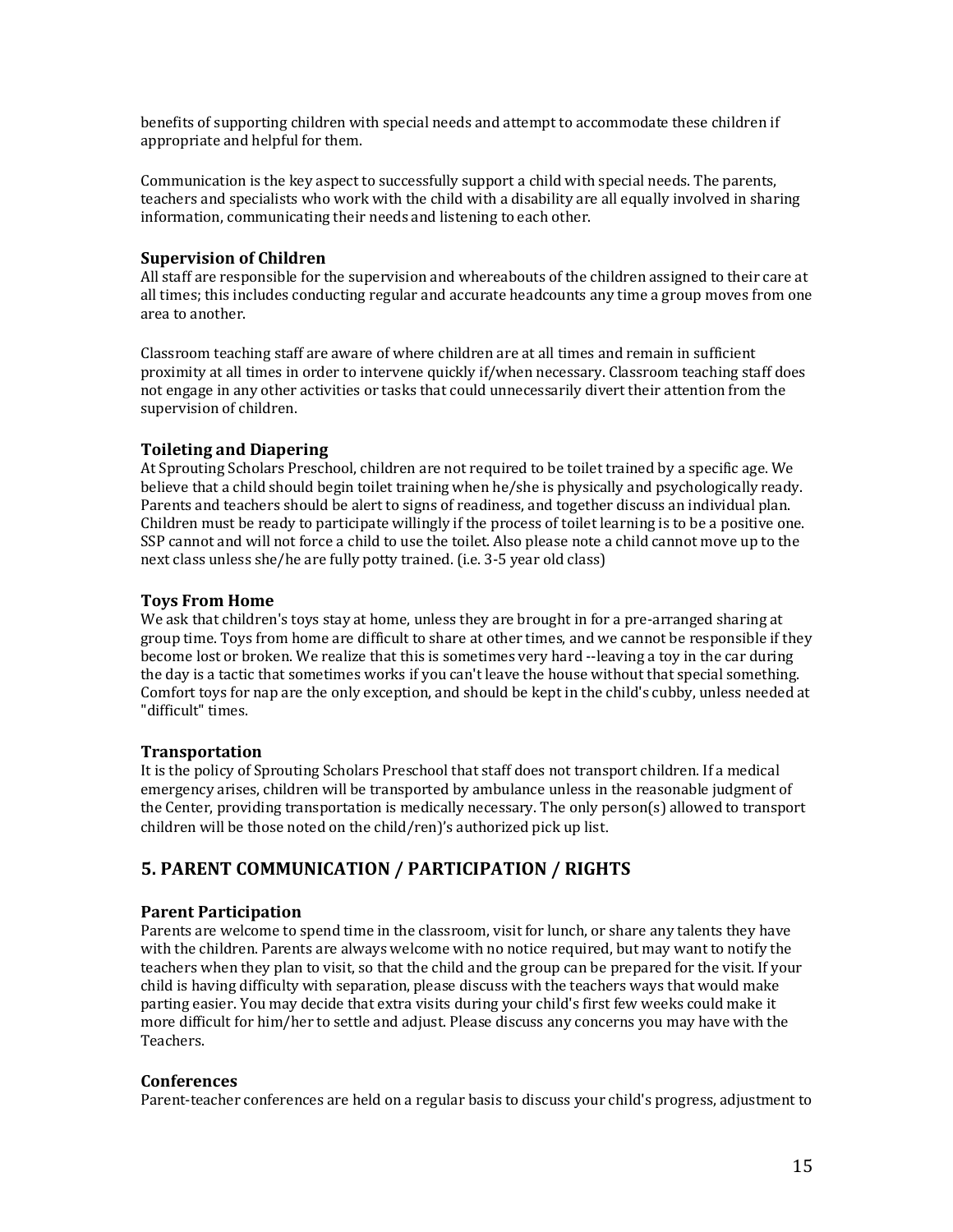the center and other issues of concern to both parents and teachers. Toddler and Preschool teachers complete developmental progress reports for each child and conferences are scheduled twice a year. If you wish, parents are welcome to schedule additional meetings with their child's teachers at any time. The purpose of progress reports and conferences is to identify the children's interests and needs, to improve curriculum, to adapt teaching practices and the environment, as well as to plan for program improvement.

#### **Family Mailboxes**

Each family has a mailbox located near the children's cubbies. Please check this daily. All written communication from the Director and teachers is placed in the mailboxes as well as your children's artwork.

#### **Newsletter**

To keep you informed about center activities, upcoming events, reminders and general announcements, we publish a newsletter monthly. We urge you to read it carefully. You'll also find that the newsletter can serve as a good discussion starter when talking to your child about the latest happenings at school.

#### **Parental Rights**

The information below under the headings of PARENT INFORMATION and PROGRAM RESPONSIBILITIES is provided by the Department of Early Education to inform you of your rights as a parent of a child in a daycare setting.

**Parent Visits.** You have the right to visit the center and your child's room at any time while your child is present.

**Progress Reports** At least every six (6) months your child's teacher should meet with you to discuss your child's activities and participation in the program. The teacher will prepare a written progress report for your child, will provide a copy to you, and will maintain a copy of the report in your child's file. If your child has a disability, you should receive a written progress report at least every three  $(3)$ months. Program staff must bring special problems or significant developments.

Access to your child's record. You are entitled to have access to your child's record at reasonable times on request. You must have access to the record within two  $(2)$  business days of your request unless you consent to a longer time period. You must be allowed to view your child's entire record, even if it is maintained in more than one location. The center must have procedures governing access to, duplication of, and dissemination of children's record, and must maintain a permanent, written log in each child's record which identifies anyone who has had access to the record or who has received any information from the record. This log is available only to you and the people responsible for maintaining the center's records.

# Ø **PROGRAM RESPONSIBILTIES**

**Providing Information to the Department of Early Education:** The program must make available any information requested by NCDCEE to determine compliance with any NCDCEE regulations governing the program, by providing access to its facilities, records, staff and references.

**Reporting abuse or neglect:** All Preschool staff is mandated reporters. They are required by law to report suspected abuse and neglect to either the Department of Children or Families (DCF) or to the Preschool program administrator.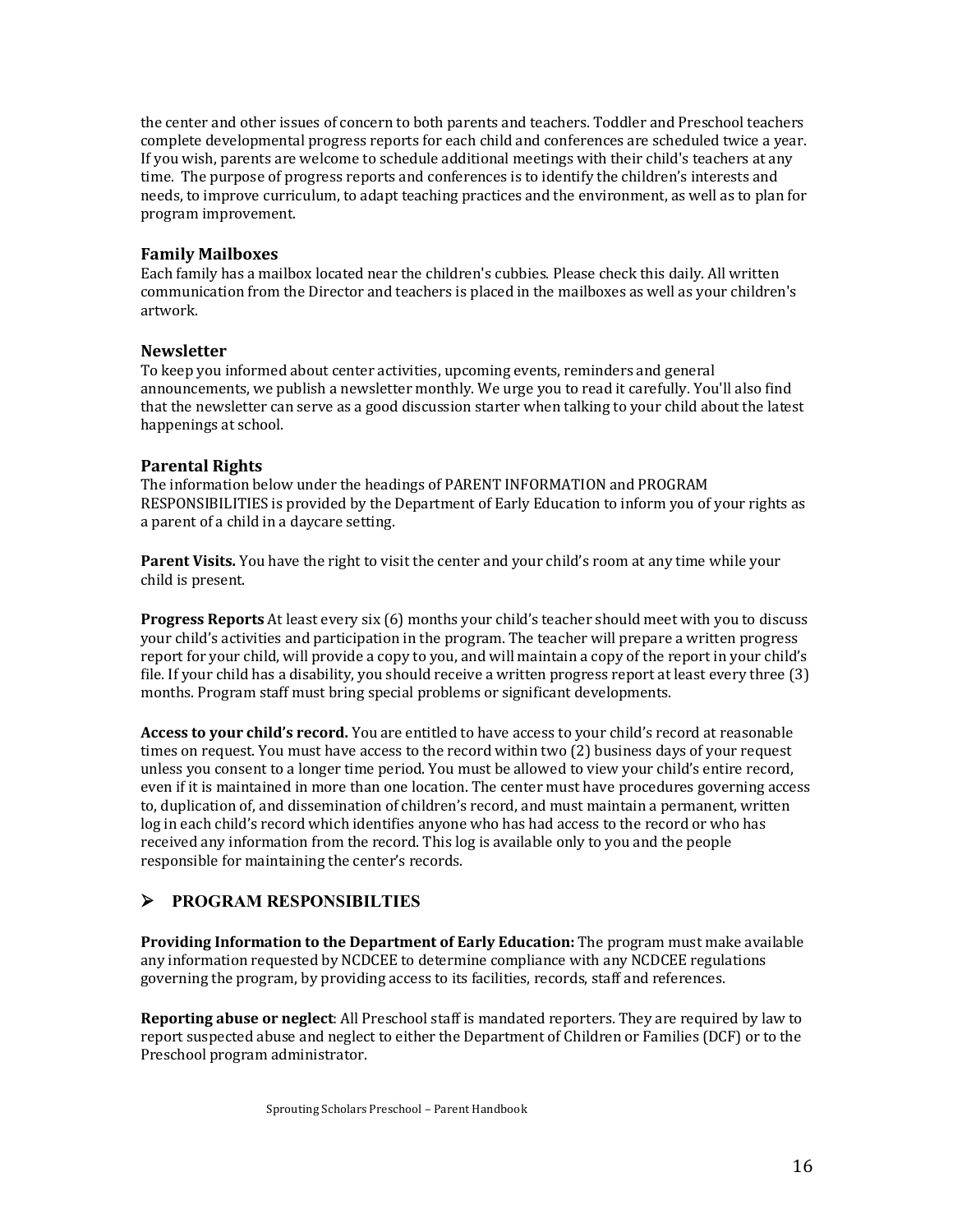#### **Incident Reports/Accidents:**

Minor bumps and scratches are inevitable, but we make every effort to keep the children safe through supervision and childproofing. Minor injuries receive appropriate first aid, and if an emergency injury or illness occurs, you will be contacted as soon as possible by phone, email and/or text. 

If necessary, your child will be taken to the nearest hospital listed on your application where you will be asked to meet us. If you are not going to be at your usual place of employment, or at home, please make sure that we have a number where you can be reached.

Parents are responsible for all costs involved in emergency medical treatment, including emergency transportation, if required. The owners of Sprouting Scholars Preschool will not be held liable for any sickness/injury of either parent/guardian or child while on these premises.

#### **Notification of Injury**

SSP must notify you immediately of any injury, which requires emergency care. The Preschool, must also notify you, in writing, within 24 hours, if any first aid is administered to your child.

#### Policy and Procedures on Child Abuse and Neglect

#### **Definitions:**

**"Child Abuse"** is the non-accidental commission of any act by a caretaker, which causes or creates a substantial risk of harm to a child's physical and emotional well being, including sexual abuse.

**"Child Neglect"** is the failure by a caretaker, either deliberately or through negligence, to take those actions necessary to provide a child with minimally adequate food, safety, clothing, shelter, medical care, supervision, or other essential care.

**Procedure:** If a SSP staff member has reasonable cause to believe that a staff member or a parent may have been abusive or neglectful toward a child, they shall immediately notify their Director.

The Director will assess the situation and report the suspected or alleged incident to the Department of Children and Families (DCF) and the NC Division of Child Development and Early Education (NCDCDEE) as required by law.

Should the Director advise against filing/reporting, the staff member who reported the concern to the Director retains the right to contact DCF directly and to notify the local police.

If a staff member is in question of having been abusive or neglectful, they shall immediately be removed from working directly with children and will be suspended without pay until investigations by DCF and NCDCDEE have been completed; in cases where the SSP internal investigation results in termination of the staff member, this decision may precede the completion of the DCF and EEC investigations. 

If allegations of abuse and/or neglect are substantiated, corrective action up to and including termination of the staff member will result.

If a parent is in question of having been abusive or neglectful, SSP employees are bound, as mandated reporters, to follow applicable regulations and Center process as described above.

#### **ALL CHILD CARE WORKERS ARE MANDATED REPORTERS. IF THE CENTER CHAIN OF COMMAND FOR REPORTING IMPEDES THE REPORTING OF THE SUSPECTED CASE OF ABUSE**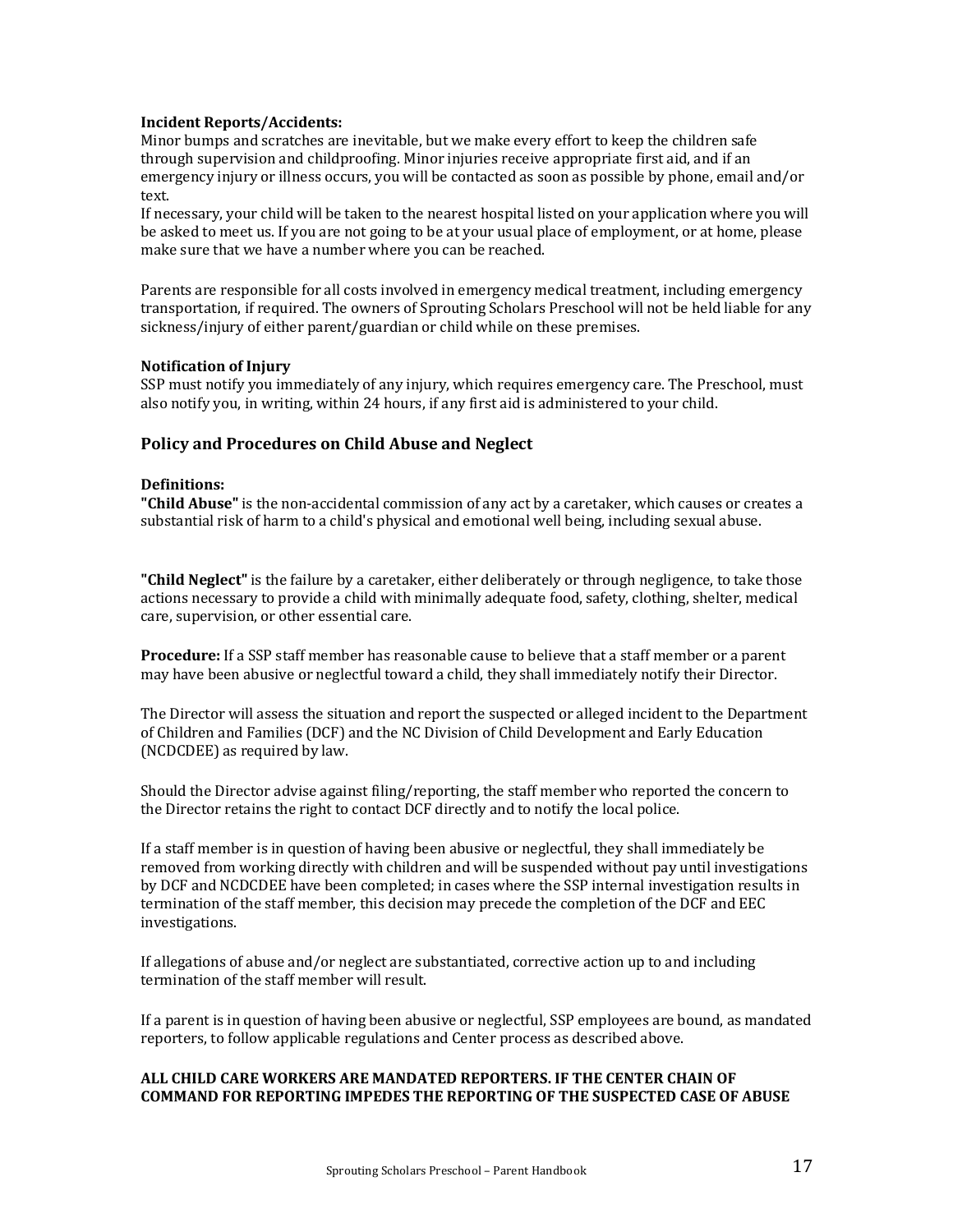#### OR NEGLECT, THEN ANY INDIVIDUAL STAFF MEMBER WITH A CONCERN IS OBLIGATED BY LAW TO REPORT THE INFORMATION HIMSELF/HERSELF.

#### **Withdrawal and Termination**

#### Ø **Withdrawal**

Parents must provide a minimum of 30 days written notice for the withdrawal of a child for any reason. Parents will be responsible for tuition payment for these 30 days.

#### Ø **Termination**

SSP may terminate the enrollment of a child if the child's needs cannot be met, the  $s$ afety/care of other children is in jeopardy, and/or accommodations for the child cause undue burden to the Preschool. Parents will be notified of the reasons for termination and conditions for re-enrollment (if any), in writing, a minimum of one month prior to the termination date. However, if the reason for termination is serious, termination can be immediate. 

Before the implementation of the termination of a child due to challenging behavior, the staff will take the following steps:

1. Meet with parents to discuss other options:

- 2. Provide referrals for evaluation and services;
- 3. Pursue consultation and training for the program;
- 4. Develop behavioral intervention plan at home and in program.

Sprouting Scholars Preschool reserves the right to terminate services to children and families for the following reasons:

• If tuition payment is not received in a timely matter.

Extraordinary circumstances, which make it impossible to keep payment current, should be discussed with the Director promptly.

- If the staff cannot meet a child's individual developmental needs or within the daily program then parents will be referred to appropriate services after each of the steps outlined in the referral policy have been taken. This would include conditions or behaviors which cannot be managed effectively by the staff or which pose a potential threat to the safety and well being of his/her self, the other children or staff.
- If a parent or family member displays inappropriate behavior, physically, verbally or sexually, toward any staff member, child or parent, then termination/referral procedures can be initiated.
- If a parent's child rearing philosophy or beliefs are in conflict with that of the Preschool NCDCDEE will review the conflict and determine if the Preschool can reasonably accommodate the parent's request. If the parent's request is contrary to the Preschool published philosophy and educational and care giving goals, then the parent will be notified and termination procedures may be initiated.

Parents will be notified in writing at a face-to-face meeting when possible, including the reasons for termination. A copy of this letter will be kept in the child's record.

Sprouting Scholars Preschool - Parent Handbook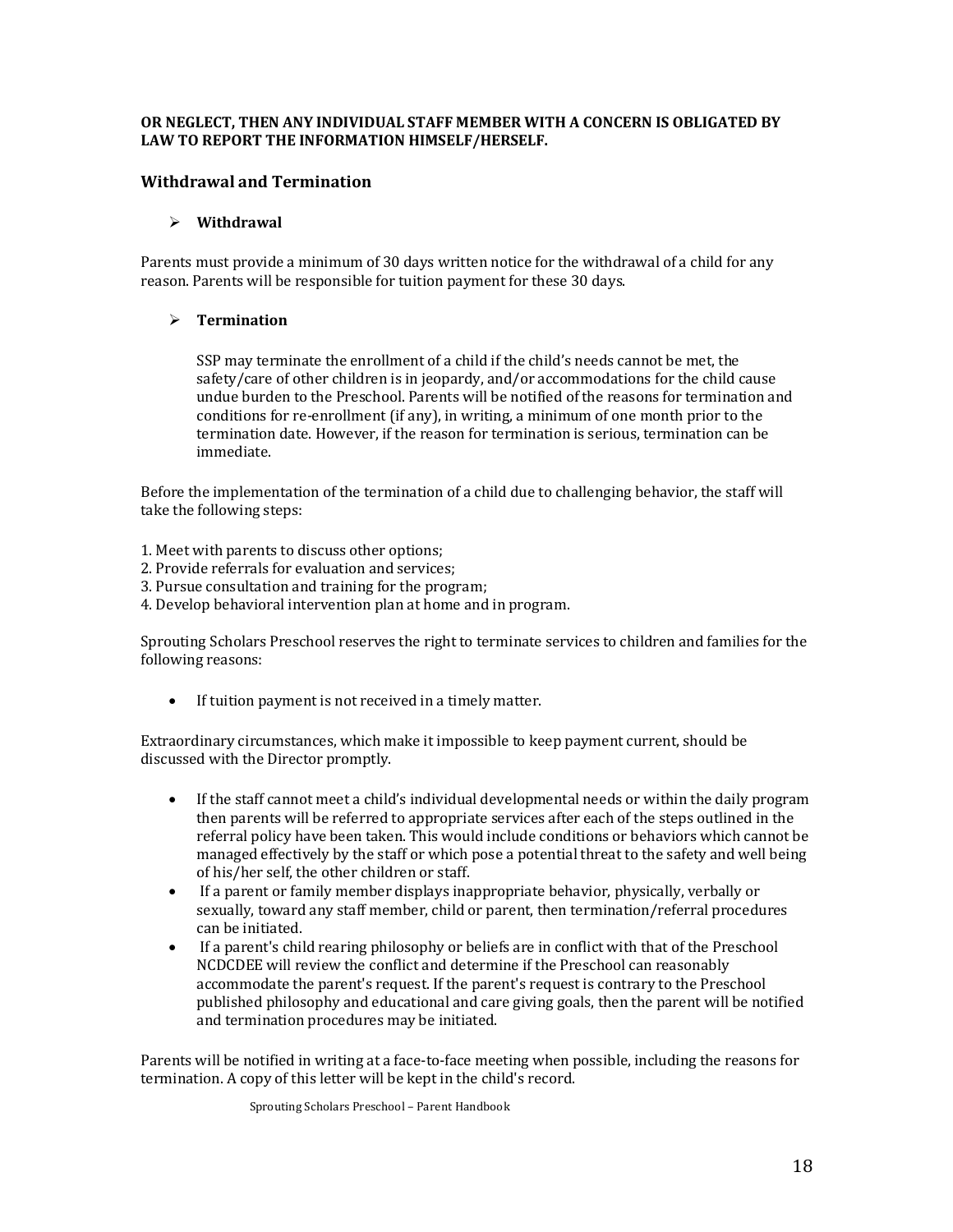The Director will inform parents of the availability of information and referral for other child care services through Child Care Service Association. Whether initiated by the Preschool or the parents, the child's teacher will prepare the child and family for their departure in a manner that is professional, respectful and developmentally appropriate with regards to the child's level of understanding. 

# **5. HEALTH CARE POLICIES AND PROCEDURES**

#### **Physical Examinations**

A yearly physical examination is required for each child at the Preschool. In addition, immunization records must be kept current and submitted to the Preschool upon receiving updates.

#### **Medical Policy**

The Directors work closely with a pediatric Health Care Consultant to determine medical policies and resolve medical issues affecting the children and staff at the centers. Mildly ill children will be permitted to attend Preschool on their regularly scheduled days. For the protection of ALL children and staff, parents will be notified when their child is too ill to remain at Preschool and will be requested to pick up the ill child immediately.

Should a parent be unable to pick up their child within one hour, they are responsible for making arrangements for their child to be picked up by someone from their list of emergency contacts.

Criteria regarding signs or symptoms of illness, which will determine whether a child will be included or excluded from the center prior to morning drop off:

- If a child has a temperature of 100.0\* or higher, he/she will be required to stay out of the Preschool until fever- free for 24 hours without the use of acetaminophen (Tylenol) or ibuprofen (Motrin or Advil).
- A child on antibiotics must be excluded from the Preschool from the time of diagnosis until 24 hours after the first dosage.

Procedures for handling a child who has already been admitted to the Preschool and exhibits symptoms requiring exclusion until he/she can be taken home:

The child will be kept in quiet isolated area in the classroom on a resting mat. All mats and sheets will be cleaned after the child leaves the center.

Policies for when excluded children may return:

#### **Illness**

We have no separate facilities for long term care of a sick child, parents are asked to be especially aware of and plan for impending illness. If a child becomes sick while at Preschool, a staff member will contact the parent to ask that the child be taken home. We will ask parents to take their child home if we feel that he/she needs to see a doctor, is contagious, or has a greater need for individual care than staff can provide while providing care for the needs of other children. At Preschool, the child will be made comfortable on a mat in a quiet area away from the other children. Staff will provide the child with food and beverage as requested.

Some of the common conditions for which a child will be sent home are as follows; please also note that there will be a trail period of eliminating the use of the Illness Report.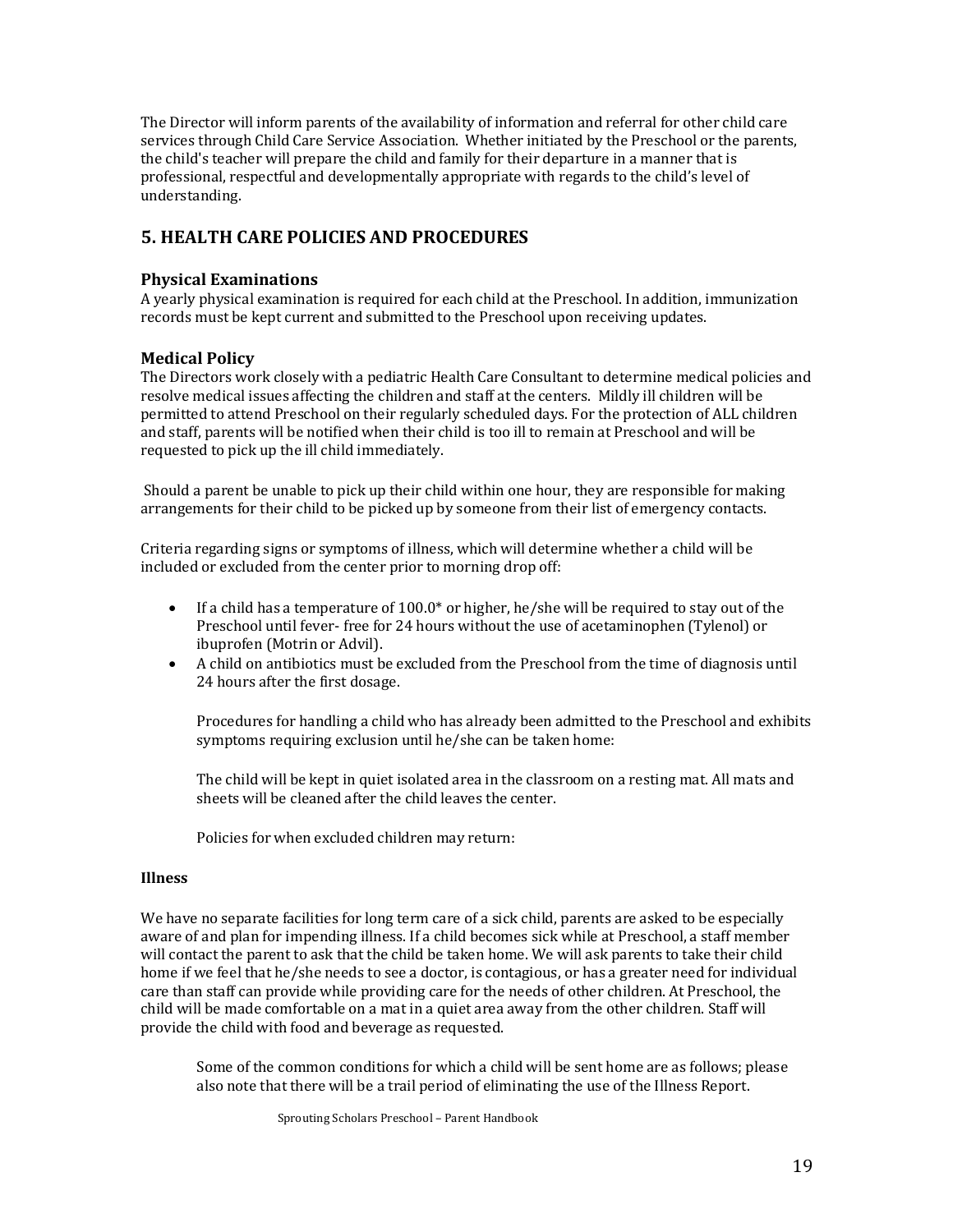1. **Temperature** - A child will be sent home if he/she has a temperature of 100.0 degrees or higher. The child must be fever-free for at least 24 hours without the use of acetaminophen (Tylenol) or ibuprofen (Motrin or Advil) before returning to the center. His or her activity level and appetite should be back to normal as well. In cases of highly contagious illness associated with fever (such as the flu), the return to center timeframe may be extended to ensure the health and wellness of the Preschool center community.

2. **Diarrhea** - A child who has more than one instance of diarrhea (watery stools) will be sent home. Diarrhea is usually caused by viral infections however bacteria and parasites (Giardia) may be the cause. If your child has an allergy or condition that regularly causes diarrhea, please alert the staff to this during orientation. The child must be diarrhea-free for at least 24 hours before returning to Preschool. In cases of highly contagious stomach and intestinal illness (such as Norovirus), the return to Preschool timeframe may be extended to ensure the health and wellness of the Preschool center community. 

3. **Vomiting** - A child who is vomiting will be sent home and should remain home until vomiting has stopped. Most vomiting is caused by infection. Stomach viruses are highly contagious and can spread through the center very rapidly. The child must not have vomited for at least 24 hours before returning to the center. In cases of highly contagious stomach and intestinal illness (such as Norovirus), the return to center timeframe may be extended to ensure the health and wellness of the child care center community.

4. **Impetigo** - This skin infection is characterized by crusted sores, which may appear anywhere but usually first in the facial area. Children with this condition must be on antibiotics for at least 24 hours and all lesions should be dry before returning to Preschool.

5. **Conjunctivitis** - This is a contagious infection of the eye characterized by redness and tearing, a yellow discharge from eyes, or eyelashes stuck together. Children with this condition must be on antibiotics for at least 24 hours before returning to Preschool and all discharge must be gone.

6. **Strep Throat** - Is characterized by swollen neck glands and a temperature combined with a sore throat. This condition requires antibiotics. Your child should not return to Preschool until he/she has been on medication for 24 hours.

7. **Scarlet Fever** - Is a strep throat with a rash, which is red and has a sandpaper feeling. Your physician should be consulted as to when your child should return to the center.

8. **Chicken Pox** - Children can attend Preschool after exposure or during the incubation period (11-20 days after contact.) Your physician is the best person to consult if there is any doubt concerning your child's contagiousness during this illness. Please notify the Preschool if you suspect that your child has been exposed to chickenpox so that we may notify the other parents. The program will maintain a list of the children who have documented exemptions from immunizations and these children will be excluded from attending if/when a vaccine-preventable disease is introduced into the 

9. **Ear Infections** (Otitis Media) - Ear infections are extremely common. If your child has an ear infection, your child may come to Preschool. However, your child must be comfortable and must be able to participate in activities. If your child seems ill and is not comfortable, we will ask that you pick up your child immediately and keep them home until they are feeling better.

10. **Respiratory Infections** - Are very common and usually are caused by viruses. It is advised that your child remain at home and if fever is associated with the infection, must be fever-free for 24 Sprouting Scholars Preschool - Parent Handbook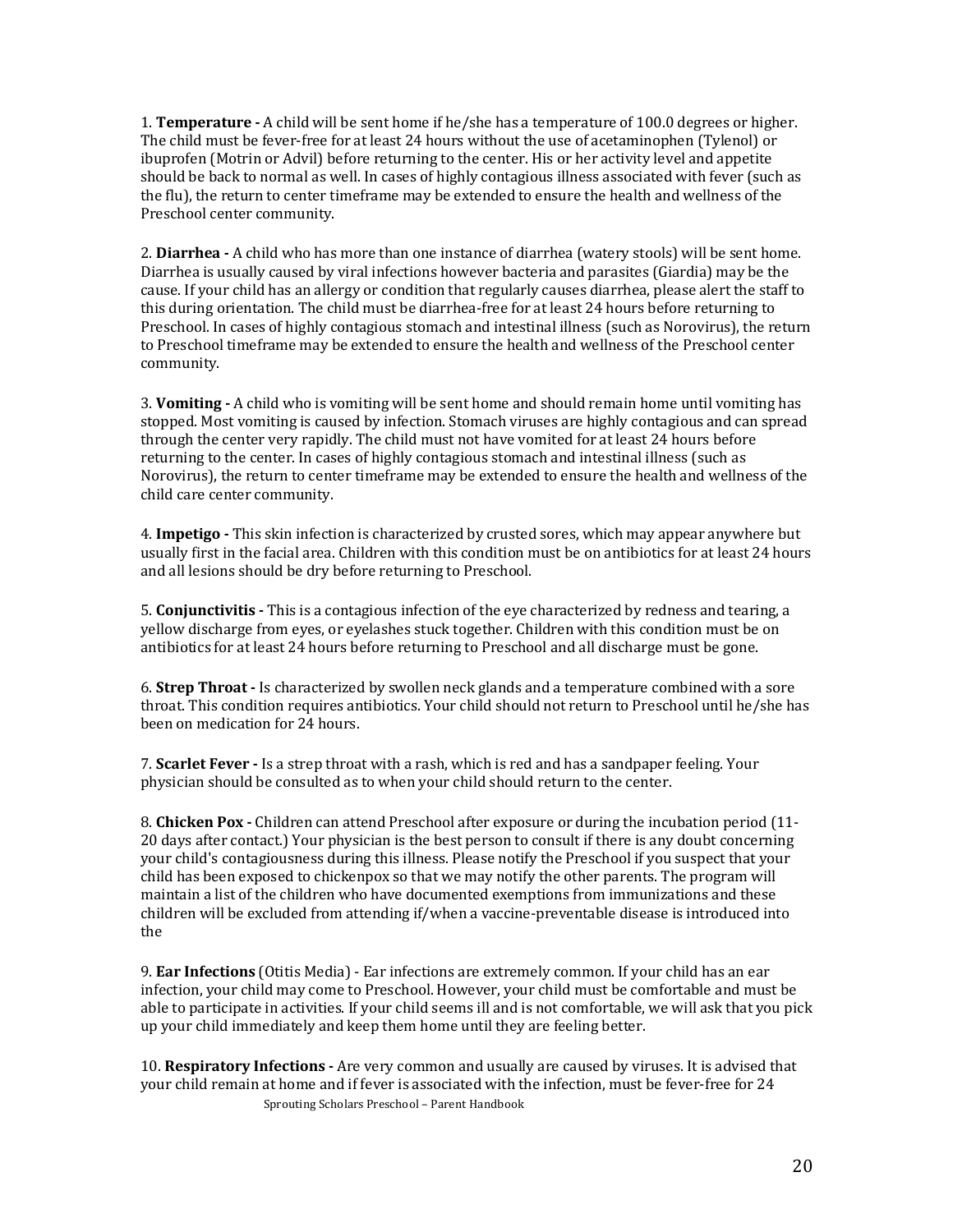hours without the use of acetaminophen (Tylenol) or ibuprofen (Motrin or Advil) before returning to Preschool. 

11. **Head Lice** - Is characterized by very itchy scalp and nits (white eggs) that resemble dandruff but can't be easily removed from the hair. Children may return to Preschool after they have had one head lice treatment.

12. **Scabies** - Is a very itchy rash between the fingers, on wrists, under arms, at the belt line and in infants on the head, neck, palms and soles. A mite causes the rash. The child may return to Preschool after one treatment.

13. **Hand-foot-mouth diseases** - Is caused by a viral infection. It is characterized by small ulcers in the mouth, blisters on hands and feet and sometimes near the genitalia and on the buttocks. The child is contagious until the fever is gone (typically  $3-4$  days) and must be fever free for 24 hours without the use of acetaminophen (Tylenol) or ibuprofen (Motrin or Advil) before returning to Preschool.

**Vaccinations/Shots-** If your child goes to have shots, the child must be comfortable and not in pain to be able to return back to preschool. If your child is not feeling well after returning from getting shots, we will ask that you pick up your child immediately and keep them home until they are feeling better.

A doctor must clear all symptoms and you must present a doctors note before returning back to Preschool. If you return without a doctor's note, **your child won't be allowed to return to Preschool.** 

#### **Emergency Medical Forms**

SSP requires parents to provide the Preschool with a current immunization record, annual physical exam report within 30 days of enrollment. ALL MEDICAL RECORDS MUST BE UPDATED YEARLY.

In addition, consent forms for authorization of medical treatment, emergency transportation and child release, must be signed by parents and kept in each child's file. FOR YOUR CHILD'S SAFETY, PLEASE REMEMBER TO NOTIFY THE OFFICE IMMEDIATELY OF ANY CHANGES OF TELEPHONE NUMBERS OR ADDRESSES LISTED ON THE CONSENT FORMS.

#### **Emergency First Aid Procedures**

All staff is required to have current training in either Red Cross or EEC certified First Aid and CPR. In cases of minor injury, the staff will administer simple first aid and will notify parent(s) in writing about injury and treatment

#### **Emergency Medical Procedures**

Depending upon the severity of the emergency, SSP will contact parents or authorized persons, the preferred emergency room and the child's doctor. Transportation to the hospital will be by either ambulance or police when time is of the essence, or if parents are not available. Should immediate transportation be necessary, the Director will accompany the child.

#### **Administration of Medication**

At this time, Due to liability reasons, Sprouting Scholars Preschool will not administer medication. This includes any sort of medicine administer by mouth. Please make sure if medication needs to be given, that it is given before attending daycare and next dosage is given after daycare hours. We also have an open door policy. Spouting Scholars Preschool will only administer bug spray & diaper cream. A permission slip must be signed to administer these two topicals.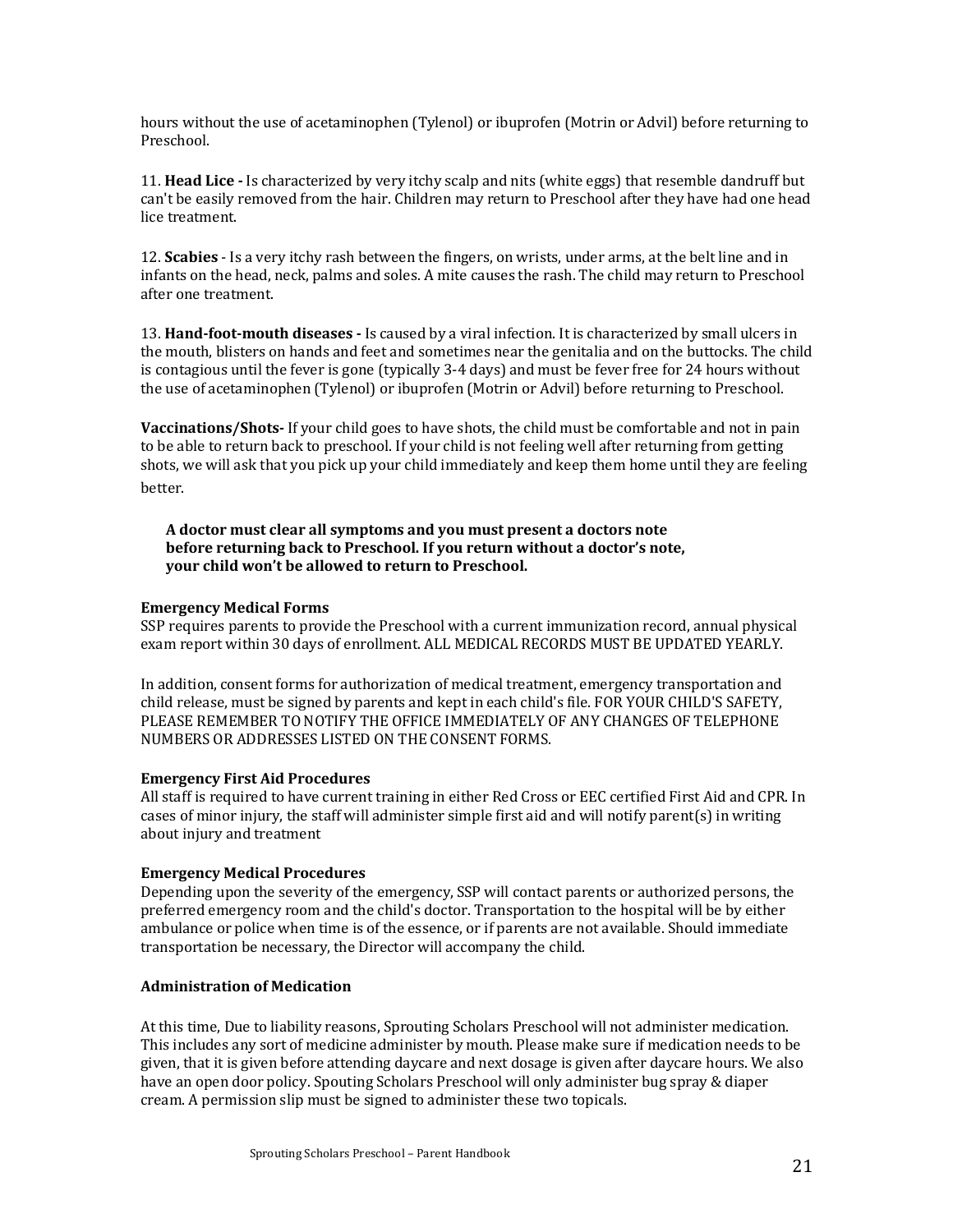# **Attachment A**

# **Sprouting Scholars Preschool Monthly Tuition: Monday-Friday 7:30 am – 5:30pm**

**Before Care:** 7:00 am-7:30 am Before care is \$4 a day or \$20 per week. Due every Monday at drop off.

| <b>5 Days A Week</b> | 6 Weeks-12 Months | 1 Year-Old        | 2 Year-Old        | 3-5-Year-Old          |
|----------------------|-------------------|-------------------|-------------------|-----------------------|
| Monday-              | \$1234.05         | \$1104.15         | \$1104.15         | \$1104.15             |
| Fridav               | $($285$ per week) | $(S255$ per week) | $(S255$ per week) | $($255$ per week $))$ |

**3 Days A Week**

| .<br><b>MWF</b> | 6 Weeks-12 Months | l Year-Old       | 2 Year-Old       | 3-5-Year-Old      |
|-----------------|-------------------|------------------|------------------|-------------------|
| Monday-         | \$844.35          | \$844.35         | \$844.35         | \$844.35          |
| Fridav          | (\$195 per week)  | (\$195 per week) | $$195$ per week) | $(S195$ per week) |

**2 Days A Week**

| . <i>D</i> uvjil II CCR<br>T/TH | 6 Weeks-12 Months | 1 Year-Old       | 2 Year-Old       | 3-5-Year-Old      |
|---------------------------------|-------------------|------------------|------------------|-------------------|
| Monday-                         | \$714.45          | \$714.45         | \$714.45         | \$714.45          |
| Fridav                          | (\$165 per week)  | (\$165 per week) | $$165$ per week) | $($165$ per week) |

| 1 Day A Week<br><b>Based on</b><br>Availability | 6 Weeks-12 Months | 1 Year-Old     | 2 Year-Old     | 3-5-Year-Old   |
|-------------------------------------------------|-------------------|----------------|----------------|----------------|
| Monday-                                         | \$368.05          | \$368.05       | \$368.05       | \$368.05       |
| Friday                                          | $($85$ per week)  | (\$85 per week | (\$85 per week | $$85$ per week |

To calculate monthly rates, Take the monthly rate and divide it by 4.33 to get you're your weekly rate.  $(4.33 \text{ is the number of months in the year divided by the number of months.$ of weeks). For example, if your monthly rate is 1082.50, then to get your weekly rate:  $1082.50/4.33 = $250.00$  per week.

# **Please Note-** A 1 day per week option is offered on a space available basis, as part time schedules must match in order to balance Center enrollment.

Sprouting Scholars Preschool - Parent Handbook